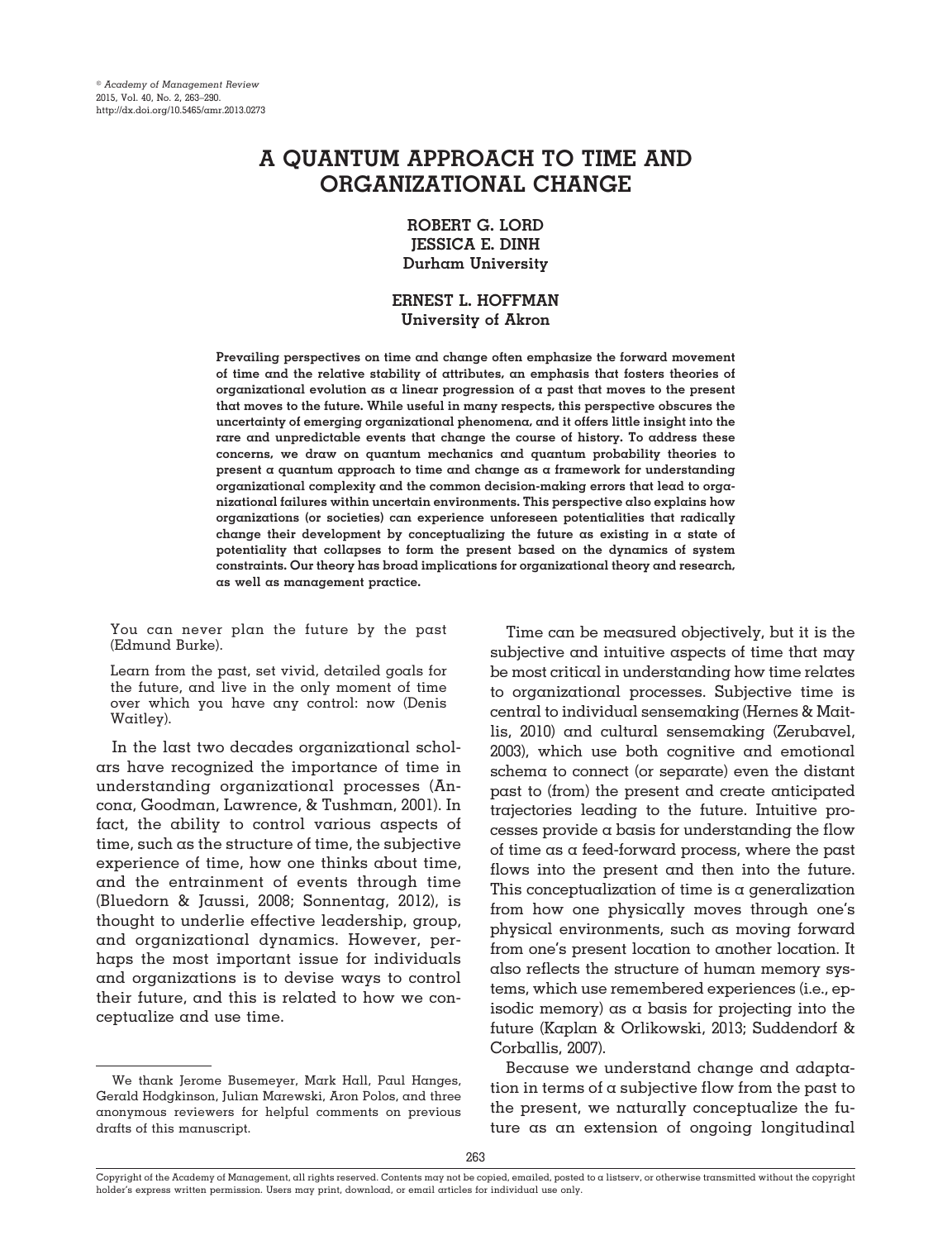trajectories, guided by an evolution from the past to the present and extending to the future. This view supports individual and collective sensemaking (Ibarra & Barbulescu, 2010; Weick, 1995), and when the future departs substantially from this trajectory, organizational scholars, as well as managers, are motivated to explain it and build relevant theory. However, organizational scholars have increasingly recognized that discontinuous change cannot be anticipated easily from a narrow focus on the events that occurred in the present or the past (MacKay & Chia, 2013; Plowman, Baker, Kulkarni, Solansky, & Travis, 2007). In fact, the world often changes in ways that are unforeseeable and not easily anticipated (Taleb, 2010), since it involves the emergence of new states (e.g., movement from despair to optimism, from munificence to scarcity, from failure to success), new capacities (e.g., skills, creativity, adaptability), and new resources (e.g., social capital) that previously did not exist or had no comparable analogue. Such unanticipated change tends to be explained in terms of the functioning of complex systems (Uhl-Bien & Marion, 2009) or, alternatively, as a consequence of turbulent environments characterized by "relentless chance, environmental circumstance, and unintended consequences" (MacKay & Chia, 2013: 221).

In this article we develop a different perspective on time and the nature of individual and organizational processes, which, we argue, has great relevance to the issue of how futures unfold and can be influenced. We propose that the challenges of understanding organizational futures and the dynamism of unfolding events over time can be addressed, in part, by undoing the dominant tendency to view a forward flow of time based on a past that leads to the future (i.e.,  $past \rightarrow future$ ). Instead, we advocate efforts to *mentally* reverse the arrow of time to emphasize a future that flows into the present (i.e., future  $\rightarrow$ present), which is a view that has not received sufficient attention (e.g., Kaplan & Orlikowski, 2013). Perceptually, this shift is analogous to being in a train looking out the window and seeing the distant horizon flow toward one's present location, even though one knows it is the train that is moving toward the horizon.<sup>1</sup> We maintain

that this mental reversal of a basic assumption guiding organizational science and intuitive reasoning can help us overcome limitations from commonsense beliefs about development and causality (Sherover, 2003) and narratives that connect the past to the present (Taleb, 2010). The future offers many *potentialities*, which we define as alternative states and possible outcomes that could occur but have not yet occurred because, to be actualized, they require the enactment of individual, social, and environmental events that are often serendipitous. $^2$  As such, many sets of unrealized potentialities (also referred to as a *superpotentiality state* in quantum theory; Greene, 2004) cannot be easily envisioned or pursued from a perspective that begins by considering the present or past. Rather, they can be better appreciated by starting with an unconstrained future with many possible outcomes and realizing that its flow into the present can be influenced by many individual, collective, and environmental factors that guide unfolding, organizing processes.

We maintain that this perspective has a natural affinity to *quantum probability theories* derived from quantum mechanics (Greene, 2004, 2011), which also begin with an undefined state, and it offers an innovative approach for understanding the unfolding of complex organizational phenomena. Although this approach to understanding process can be seen as a far cry from those advocated in the social sciences, we note that the application of quantum theories to social phenomena is not entirely foreign, having been applied to early philosophical teachings on general existence and the state of being (see Bakken & Hernes, 2006, and Epperson, 2004, for a summary of Alfred North Whitehead's process philosophy). However, because the focus and contribution of our article is not to elaborate on these existential or philosophical considerations, we direct readers interested in these issues to other sources (see Bakken & Hernes, 2006; Epperson, 2004; Whitehead, 1978).

<sup>&</sup>lt;sup>1</sup> We thank an anonymous reviewer for suggesting this perceptual analogue of our reasoning.

<sup>2</sup> We note that potentialities are similar to affordances, which Gibson (1986) defined as possibilities that exist in one's environment and that become available upon action. However, potentialities refer to  $\alpha$  more general state containing  $\alpha$  set of undefined alternative outcomes that exist simultaneously and that become defined only upon enactment in a specific context.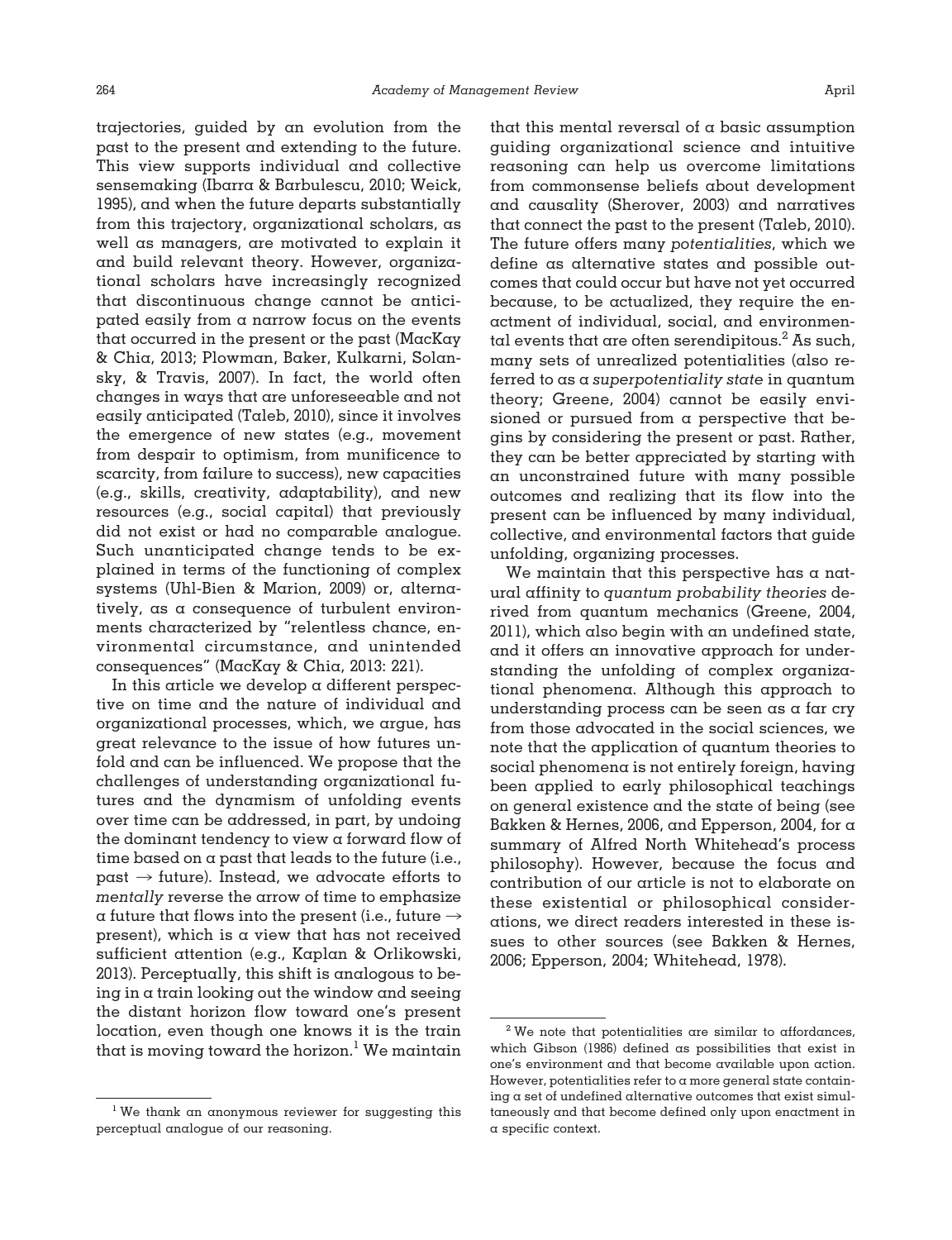In developing our perspective, we extend theories that were developed over the course of a century in the physical sciences but have not yet been considered sufficiently by organizational science. We maintain that by integrating quantum theory with a view of the future as flowing into the present, we can revolutionize our conception of the processes linking time to the development of events, offering the potential for greater understanding and perhaps greater control of the future, as well as an enhanced understanding of change processes.

This combined approach, which we label a *quantum approach to time and change* (QATC), has at least three principal advantages. First, a QATC provides a novel perspective for theory building in organizational science by emphasizing that the future is often qualitatively different from the present or past. As such, it provides an understanding of dynamic organizational phenomena, considering how organizational life, and life in general, can change by developing in many different ways as individuals and collectives interact with their environment. Quantum theory can represent multiple interacting paths through time and, thus, can represent the complexity of change in ways that more conventional models cannot (e.g., Markov models; see Busemeyer & Bruza, 2012).

Second, a QATC is grounded in quantum physics, which offers a diverse set of research tools and concepts that could supplement existing tools for studying dynamic change in organizations. It has the potential to build on insights provided by qualitative, process-oriented descriptions of organizational change that emphasize the role of context in guiding organizing processes (see Langley, Smallman, Tsoukas, & Van de Ven, 2013), while simultaneously developing a precise conceptual and mathematical representation for incorporating context into predictions of outcomes.

Third, many of the ideas that we address challenge fundamental assumptions regarding the nature of change that have guided organizational science. Such assumptions operate at the level that Alvesson and Sandberg (2011) have characterized as field assumptions because they undergird entire fields of study. These include the assumptions that (1) time should be conceptualized as flowing from the past to the future, (2) future states can be reached from paths grounded in the past and in existing prac-

tices, and (3) phenomena of interest (e.g., personality, attitudes, values, cultures, strategies) exist independent of our attempts to measure them. We did not set out to challenge such assumptions but, rather, gradually realized that questioning such taken-for-granted assumptions helped us understand organizational and psychological processes in new and useful ways. Our hope is that explicitly acknowledging this issue at the outset will help readers in a similar manner.

In the following sections we begin by explaining our natural understanding of time and compare this with a very different understanding of the unfolding of actual experiences and events brought forth by quantum theories. Finally, we address the theoretical, methodological, and practical implications of a QATC for organizational science.

# **TIME, ORGANIZATIONAL SYSTEMS, AND UNCERTAINTY**

# **Commonsense Approaches for Understanding the Flow of Time**

Unique to humans is the striking ability to travel through time, psychologically departing from the present to consider events in the future (Buckner & Carroll, 2007; Kaplan & Orlikowski, 2013; Sherover, 2003; Suddendorf & Corballis, 2007). Individuals frequently traverse the temporal boundaries of the present to consider the glimmering hopes and dangers hidden in the future (Dane & George, 2014). The advantage of these mental activities is that they allow one to forecast what the future may be based on one's prior experiences and intrinsic desires (Dane & George, 2014; Seligman, Railton, Baumeister, & Sripada, 2013). It can also assist in forming social inferences, anticipating the intentions and beliefs of others (Buckner & Carroll, 2007), and formulating one's own expectations and goaldirected behavior (Seligman et al., 2013). The ability to accurately forecast the future is so critical that humans have developed extensive neural networks dedicated to the storage, access, and integration of existing memory in order to simulate the possibilities that may arise tomorrow (Gilbert & Wilson, 2007). Indeed, it may be humans' natural ability to forecast that has created a strong cognitive tendency to formulate decisions and behaviors based on a forward-moving per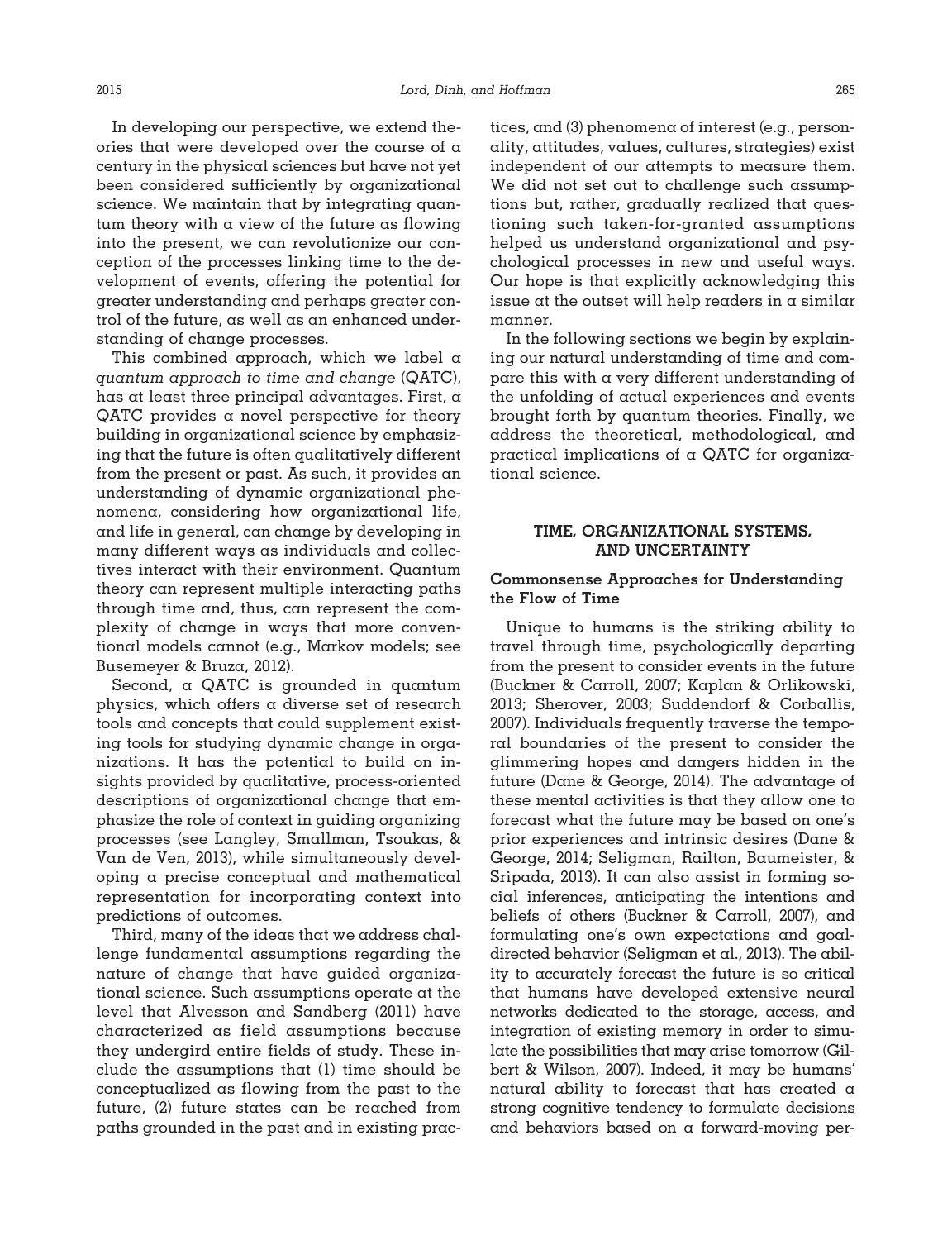spective of the future. This tendency also has been reinforced by social-cultural development and learning (i.e., the future as moving forward; Boroditsky & Ramscar, 2002), and it is a trend that is central to many of today's organizational theories and research paradigms.

However, there are many cognitive fallacies that accompany prospective assessments of the future (Dane & George, 2014; Seligman et al., 2013). They occur as humans form erroneous assumptions based on what has occurred while neglecting what *may have* occurred. In such instances prospective errors can manifest as forecasting biases that unduly influence decision making and behavior in ways that fail to account for the uncertainty and nonlinearity of realistic organizational events (Arrfelt, Wiseman, & Hult, 2013; Mac-Kay & Chia, 2013). Several examples demonstrate this. For example, the bankruptcy of several American automobile companies (e.g., General Motors, Chrysler) in 2009 illustrates the culmination of global market conditions and the failure of organizational decision makers to forecast changing consumer preferences for more fuel-efficient vehicles. Forecasting biases also manifest in everyday decision-making errors, such as in the tendency to make optimistic self-predictions with respect to saving money or future performance (Helzer & Dunning, 2012; Koehler, White, & John, 2012), and in hindsight biases where accurate projections are inhibited because of limitations in one's ability to objectively remember prior information.

In brief, a wide body of research suggests that although there is a biosocially grounded tendency for humans to infer the future by extending the past, prospective cognitions are susceptible to processing failures because they are often based on salient nonrepresentative memories and experiences and are made in abstraction without reference to context (Dane & George, 2014; Gilbert & Wilson, 2007). As described in the following section, there are many advantages in considering an alternative view of the flow of time.

# **An Alternative Conceptualization of Time and Organizational Uncertainty**

Organizational events and events occurring within individuals manifest very differently at different points in time (Hoffman & Lord, 2013), even though there is a tendency for humans and societies to subjectively represent time in ways

that create a sense of consistency (Hernes & Maitlis, 2010; Zerubavel, 2003). For example, individual cognitive, emotional, and physical states all have inherent rhythms and dynamics that vary across time and context (e.g., hunger, fatigue, boredom, lust, circadian rhythms), and these interacting systems create different contexts that allow different thoughts and individual behaviors to emerge (Dionysiou & Tsoukas, 2013; Read et al., 2010). Similarly, complexity theories have been used to describe the behaviors of groups and organizations (Uhl-Bien & Marion, 2009), which are understood to fluctuate rapidly and often unpredictably (e.g., Crawford & LePine, 2013; Klarner & Raisch, 2013; Langley et al., 2013) as contexts change and as organizational processes take on different features or forms. Yet variations across time within individual and organizational systems are typically ignored because of theoretical or methodological oversights (Kozlowski, Chao, Grand, Braun, & Kuljanin, 2013; Vancouver & Weinhardt, 2012), obscuring the richness of organizational phenomena. Variations are also ignored because they are seen as errors, rather than resulting from phenomena that should be explained scientifically.

However, qualitative research has demonstrated the complexity inherent in organizational systems and the need for more adequate explanatory systems. For example, Plowman et al.'s notable study (2007) described how a culmination of seemingly small events and existing preconditions at a dying institution, Mission Church, helped radically shift the organization's structure and image. Specifically, they described how a small event (i.e., a meeting of five to six relatively inactive churchgoers to organize  $\alpha$  charity event) initiated  $\alpha$  chain of events that disrupted existing patterns of behavior within the organization and the community, thereby encouraging innovation and the reinvention of the church. Importantly, high uncertainty, defined as the inability to accurately predict outcomes resulting from the lack of information (Milliken, 1987), accurately characterizes Mission Church's change, as well as the change trajectories of many of today's organizations (see MacKay & Chia, 2013). In fact, for many organizations the strategic allocation of resources to nurture high-potential business subsidiaries is challenging simply because organizational decision makers cannot foresee the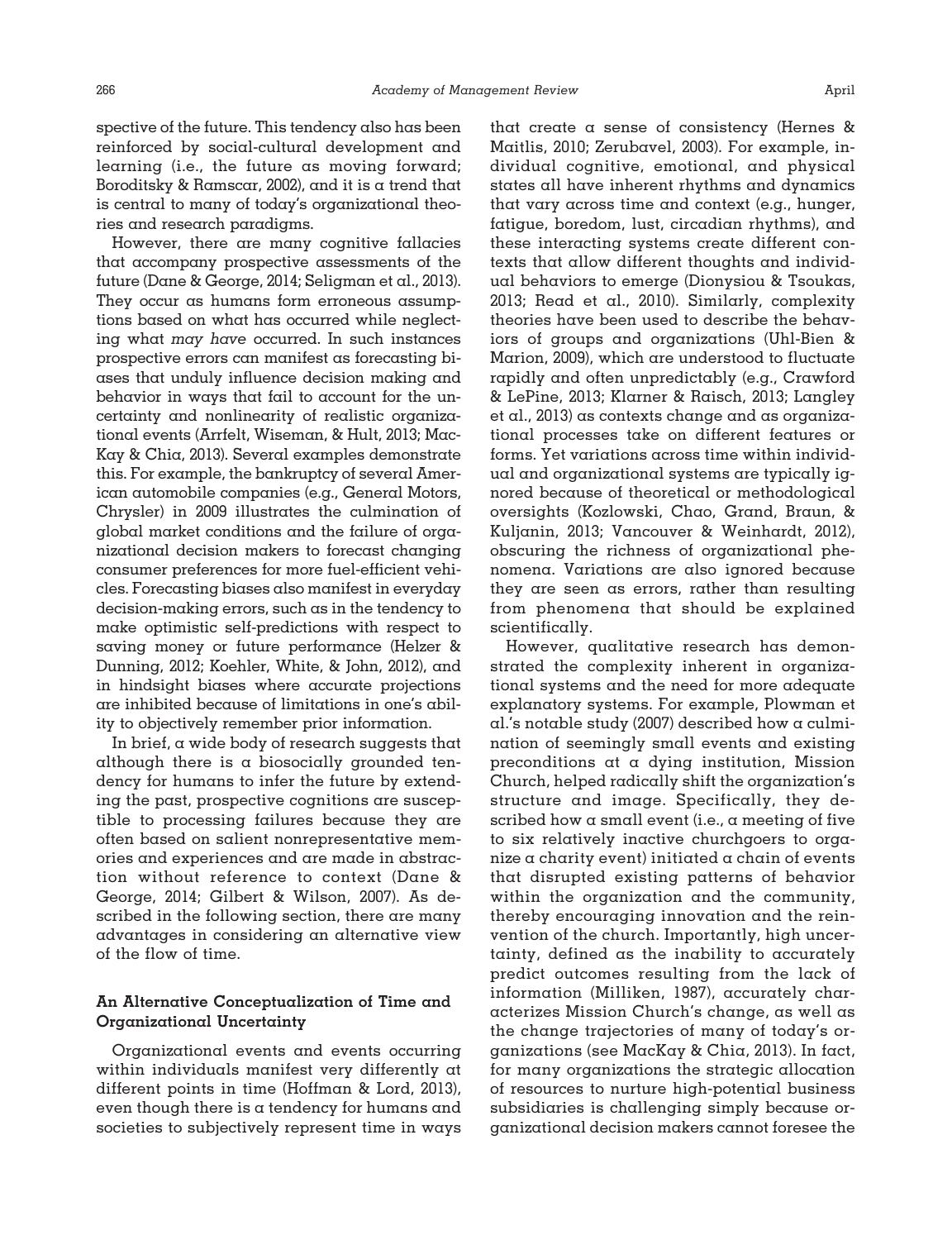market conditions, economic trends, and societal factors that may aggregate to impact the survival of one subsidiary over another (Arrfelt et al., 2013). Such observations reinforce our arguments that events unfold probabilistically in the future in ways that forward-based prospection cannot explain.

Meanwhile, for almost  $\alpha$  century the field of quantum physics and quantum mechanics has been able to model the complexity and uncertainty in the movement of various entities, including subatomic particles and the universe, by using an intensively scrutinized mathematical formalism (Greene, 2004, 2011). We believe that this way of thinking and representing processes can be extended to understanding how human systems construct the future. In the following sections we describe our QATC perspective, which implies that real-life organizational processes follow a different logic in the flow of time, a different set of probability laws, and a mathematical formalism based on quantum mechanics that can better account for complexities endemic to human and organizational systems.

#### **A QATC**

### **Quantum Physics and Probability Wave Functions**

Quantum physicists describe a fundamental property of matter and energy, which is that they

seem to have both particle and wave properties (e.g., light and magnetism; Feynman, Leighton, & Sands, 2010/1965; Rae, 2005). For example, electrons appear to travel across time and space not as specific particles with precise trajectories but as *waves* that occupy multiple locations. This is because the precise location of an electron is generally unknown, and it can appear in an infinite number of places in space upon measurement (Greene, 2004). As such, the movement of an electron through space is better represented by a "smeared" trajectory, rather than a single line that would indicate  $\alpha$  predictable trajectory as used in classical probability theory (see Figure 1).

More precisely, the variable movement of an electron through space can be depicted mathematically by abstract, algebraically derived *probability wave functions* (i.e., mathematical representations of likely possible outcomes), shown graphically as waves that indicate where the electron should be at a particular point in time. Such a probability wave is shown in Figure 2. In this figure the probability of finding an electron at a particular position increases with the height of a particular hill compared to the surrounding plane. Central to this figure is that probability waves are characterized by a high degree of uncertainty in knowing where an electron will be when it moves through space. However, when a physicist mea-



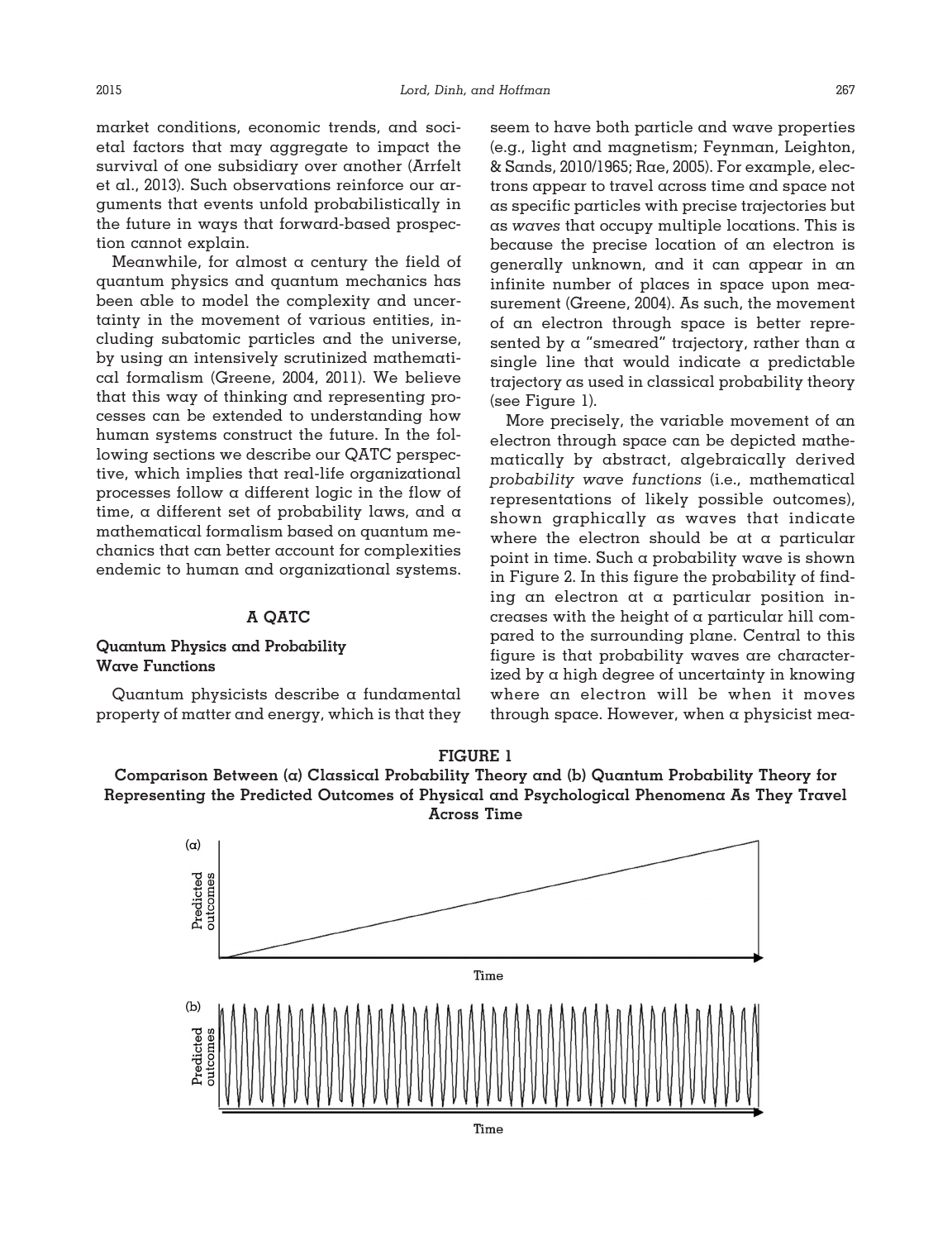



Note: The probability of an electron being at any position is proportional to the height of the wave at that point.

sures an electron's position, constraints imposed by the measurement process cause its probability wave to collapse, allowing the physicist to depict the electron at a specific, single location. This phenomenon may also be observed when organizational scholars measure constructs at one or multiple discrete points in time, where measurements are subject to constraints inherent in the measurement tools they use (Feldman & Lynch, 1988; Harrison & McLaughlin, 1996). This explanation accounts for why there is higher certainty in knowing exactly where an electron is, or what organizational constructs are, upon measurement than prior to measurement (Feldman & Lynch, 1988; Greene, 2004; Harrison & McLaughlin, 1996).

The principles of quantum theory have broad applications beyond the domain of subatomic particles. Recently, they have been applied to understanding the influence of context on decision making and the creation of cognitive concepts (Busemeyer & Bruza, 2012; Busemeyer, Pothos, Franco, & Trueblood, 2011; Gabora, Rosch, & Aerts, 2008), to understanding the creation of consciousness and how individual cognitive processes change over time (Hameroff & Penrose, 2014), and to theorizing regarding the existence of alternate realities that parallel our own in the universe (see Greene, 2004, 2011). These applications not only demonstrate the robustness of quantum mathematics for modeling diverse phenomena (Greene, 2004; Pothos & Busemeyer, 2013) but also suggest that future psychological and physical phenomena do not emerge from a single past. Rather, they are selected from an infinite set of potential realities that are best represented by probability waves. In the following sections we describe the key

arguments of quantum theories and develop their theoretical application to organizational science. We also describe the mathematical formalism of quantum theories in the Appendix.

### **Probability Waves and Social Systems**

Using probability waves as a metaphor for organizational processes, we propose that the amount of certainty in knowing *where* a particular particle is located at a point in time can be generalized to understanding how social systems create a specific, experienced reality at a particular point in time when they, too, are guided by processes that are functionally represented by probability waves. This reasoning suggests that there are many possible outcomes that can be represented and enacted since the future exists in a state with many potentialities. Quantum physics defines such a state as a *superpotentiality* (or superposition) state, in which many possibilities are in an indefinite state but have the potential to occur when influenced by a specific context. However, when conjoined with a particular context, this superpotentiality state will collapse because of experienced constraints to create a specific experienced reality, much like an electron appearing in  $\alpha$  defined position in space upon measurement.

This perspective also suggests that the present (and our soon to be experienced past) was selected by the confluence of multiple events and processes that occurred across many levels in relevant individual, group, and organization systems. For instance, the interaction of  $\alpha$  specific social unit (e.g., individuals), a particular context (i.e., setting), and  $\alpha$  particular technology (i.e., form of interaction) could be understood as working simultaneously *together* to guide the way people construct the present through their actions. In this way alternative pasts could have easily happened had any of these elements been different.

To account for these observations, our QATC perspective proposes that the future flows toward the present and eventual past as a wave of interacting potentialities—most of which are not directly experienced and are only realized through careful retrospection, such as *counterfactual thinking*. Counterfactual thinking involves reconsidering the past and examining how situational factors or one's behavior could have been different, leading to different out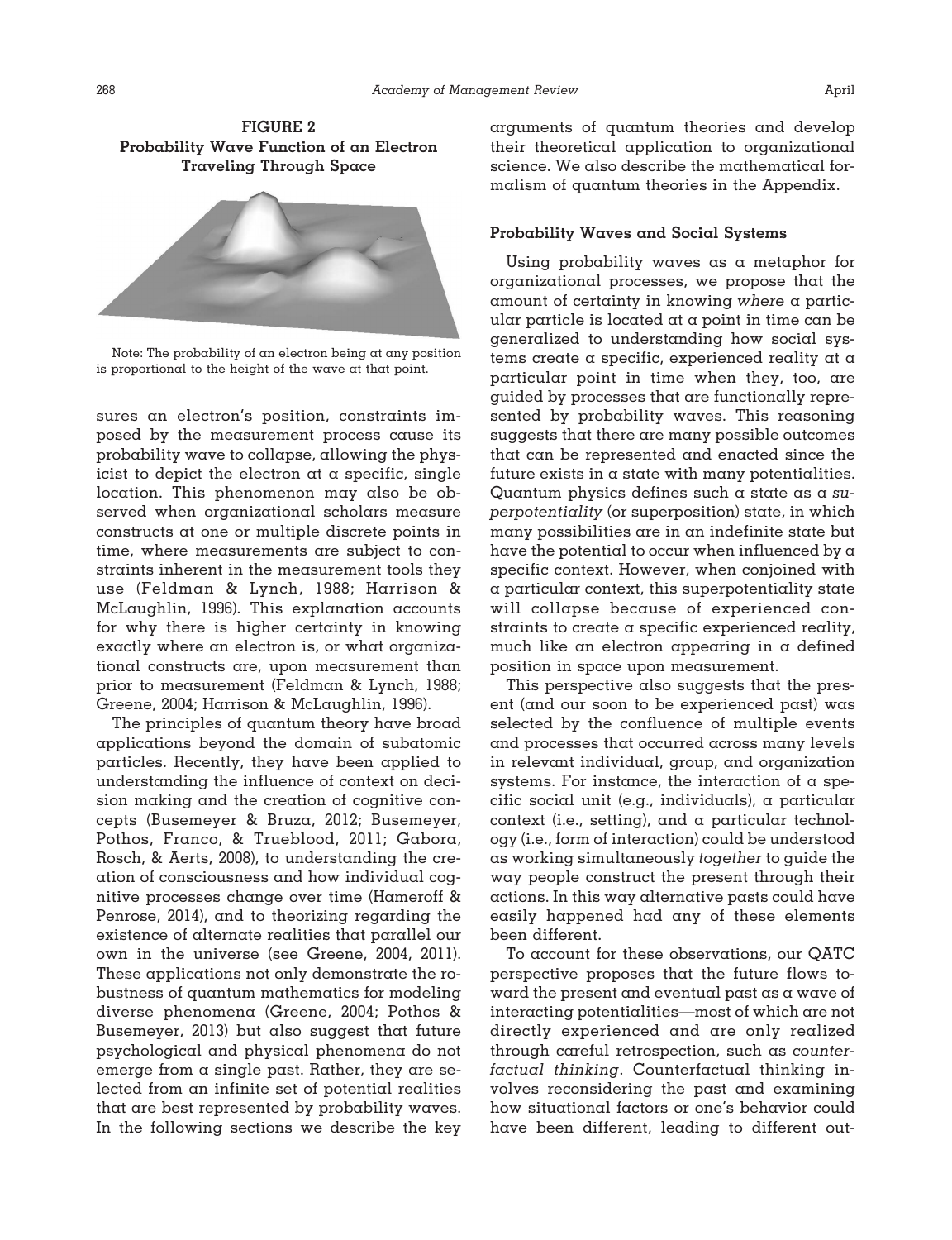comes. For example, missing an airplane by five minutes might lead one to mentally examine the many possible ways one could have arrived at the gate five minutes earlier and, ideally, to build some of these ways into one's routine to avoid missing a future flight. Thus, a crucial issue for individuals, groups, organizations, and societies is to use processes like counterfactual thinking to understand how a present is selected from many different potential alternatives that once existed in the future, rather than how the past leads to one future state. Like driving through a city with many streets, there are infinitely many routes and destinations, but we only experience the route taken. Alternative potentialities could be illustrated by a good road map, which would enable the driver to retrospectively consider the other routes that could have been taken. However, there is no map for navigating organizational futures since the metaphorical roads that carry organizational processes forward have not yet been constructed by human actions. A QATC addresses this issue by adopting a process-oriented perspective that attempts to understand how different presents are actively created. This perspective can, therefore, help unleash creativity and optimism for understanding how potentialities are realized by highlighting the role of proactive change and emphasizing that many potentialities are always available, which is less evident when we adopt an entity-guided view of the past.

#### **Creating the Present from Multiple Futures**

The creation of novel futures from a QATC can be illustrated by a historical example. The development of microprocessors at Intel in the early 1970s occurred as a response to serendipitous events, not as a planned product development. Microprocessors emerged from a creative and elegant engineering solution to  $\alpha$  customer's request at Intel in 1969 to produce a different type of memory chip. This new design created an emergent bottom-up strategy that interacted with other events so that in less than a decade Intel changed from a memory chip producer to  $\alpha$ microprocessor powerhouse, and it led Intel to exit the memory chip market in 1985 (Hazy, 2008). Microprocessors, in turn, allowed the development of PCs, laptops, smartphones, the internet, and social media so that people, markets, and social institutions could be closely connected all

over the globe. Although this chain of developments seems like a logical progression when viewed retrospectively, most people would not have foreseen these changes in the 1970s, and they reveal only some of the many potentialities that were available in the coming future. From  $\alpha$ QATC perspective, the challenge for both organizational leaders and organizational science is to recognize that these potentialities exist and to understand how alternative potentialities can be created.

A crucial issue in understanding change is how and why some potentialities develop as the future approaches the present, whereas others fail to emerge. As explained in the following section, we maintain that the selection of one possible alternative occurs as constraints in hierarchically organized systems attenuate some potentialities while enhancing others. These constraints interact with each other and with inputs from organizational processes to create *attractors* (i.e., points of stability created by reinforcing systems that channel processes in definite and consistent ways) for interpretation and behavior. However, we believe that these spaces are hard to find because (1) they tend to emerge between multiple layers of hierarchically nested systems as superpotentiality states collapse to create new realities; (2) they are created by factors that organize processes and, thus, are one step removed from events and behaviors; and (3) looking backward leads to a description of behaviors and events in entity terms, a tendency that is exaggerated by language that better suits entity than process explanations (Hernes & Maitlis, 2010).

Returning to the previous Intel example can illustrate these three points. First, the collapse of spaces to create new realities such as microprocessors reflected a process involving sets of available resources (e.g., knowledge, financial resources, and human capital) found at the conjunction of specific customers and engineering groups at Intel, and, later on, it involved the entire organization and the market systems surrounding Intel. Thus, the creation process involved actions at boundaries of multiple systems. Over time, these resources interacted in unforeseeable ways to produce new products and resources that eventually created a new identity for Intel. Further, although the historical progression of Intel's development could be described easily as a sequence of events, it is more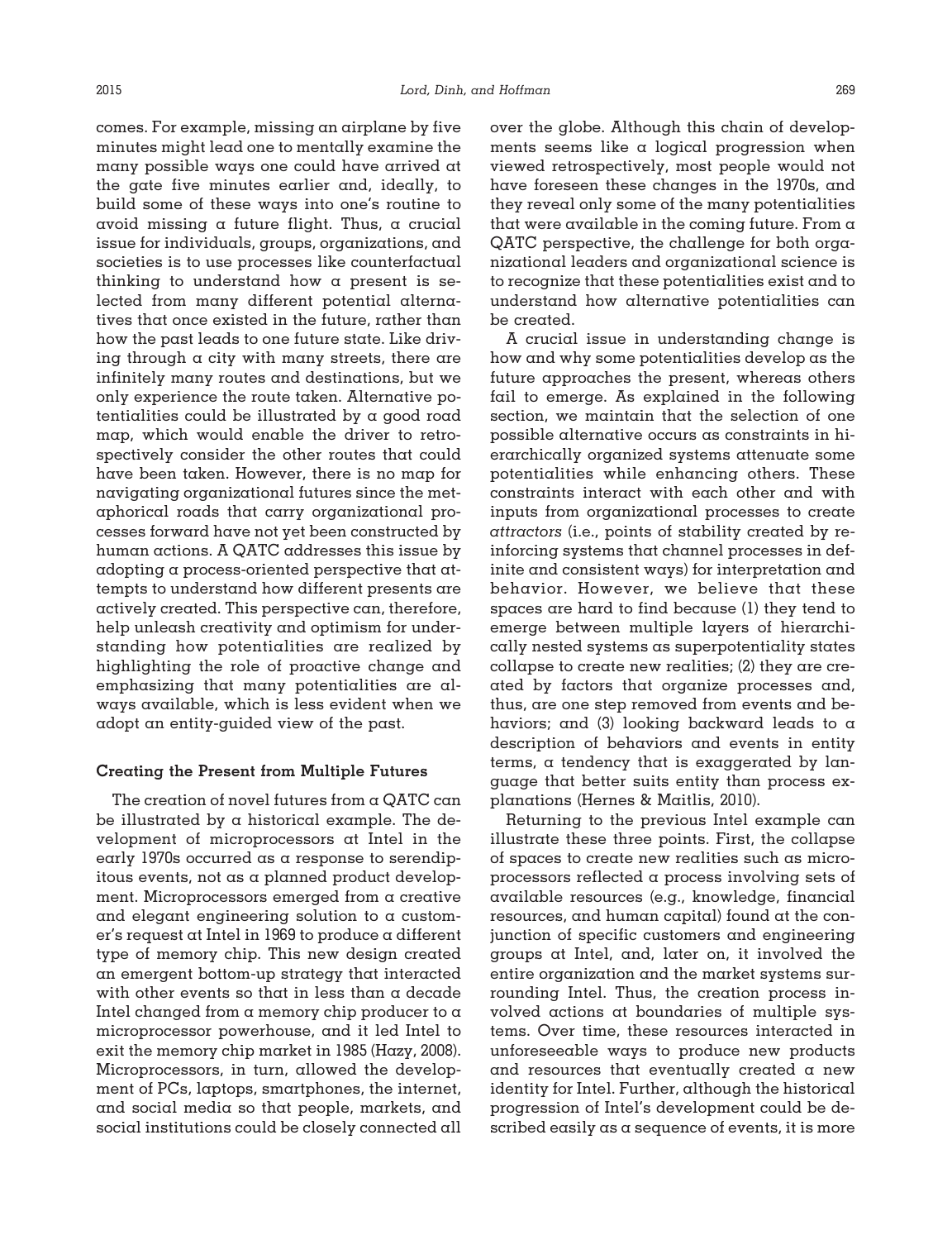difficult to describe the underlying processes that were involved in creating these dynamic changes. This is because a description of processes required the development of new explanatory principles and the use of an abstract system to model their flow and interaction (Hazy, 2008). Hence, consistent with our second point, process descriptions were one step removed from events and behaviors. Third, language naturally focuses on the description of stable entities (nouns), rather than describing the processes (verbs) used to create these entities (Hernes & Maitlis, 2010; Purser & Petranker, 2005). This is problematic because processes evolve continuously and may be understandable only once they have become defined and are available for retrospection. In other words, the underlying processes and outcomes of organizational change may remain unclear at any point existing prior to the present as the future moves forward to continually shape the present.

There is also an important sociological factor associated with looking backward that makes future potentialities harder to see. As Eaton, Visser, Krosnick, and Anad (2009) document, control over others and institutions tends to peak in one's mid-forties, but futures are often created by younger individuals. Thus, looking backward emphasizes the skills and preferences of a generation that will have less influence in the future. For example, Schmidt (2014) notes that leadership in virtual teams is different than it is in face-to-face teams, but he also emphasizes that younger individuals, who are more familiar with virtual relations via experiences with Facebook, Google Hangouts, or Twitter, are more adept at virtual teams. He predicts that as these individuals become more numerous in the workforce, how work is done will change, new potentialities will be created, and the nature of virtual leadership processes will change.

Because it emphasizes potentialities in the future, a QATC perspective implies that radical nonlinear change should be a common, unavoidable occurrence, as illustrated by our previous descriptions of sociological (Schmidt, 2014) and technology-related (Hazy, 2008) change. However, we maintain that organizational and institutional systems also resist change, which helps explain why many potentialities are never pursued. In effect, organizational systems may ebb and flow stochastically around changing set points (attractors), as described by the notion

of dynamic homeostasis in open systems theory (Katz & Kahn, 1978). In the following section we provide a more detailed examination of how organizational system dynamics and stability are both created and maintained within a QATC framework by paying attention to the nature of constraints using a multilevel theory perspective. We also address how processes can combine serendipitously and interactively to realize some of the alternative potentialities that the future can offer.

# **QATC AND DYNAMIC ORGANIZATIONAL SYSTEMS**

A general limitation of many organizational theories is that they examine processes at one level independently from the next level and at only one time period, rather than explaining how multilevel organizational phenomena dynamically unfold over time. However, social systems exist as a conglomerate of many smaller subsystems that function semi-autonomously within a grander scale (Contractor, Wasserman, & Faust, 2006; Simon, 1981; Sytch & Tatarynowicz, 2014; Weick, 1976). A QATC can be applied at any of these levels, which will change the calibration of time from milliseconds at lower levels to months or years at higher levels. But it is between and at the junctures of these different systems that the processes fostering or retarding the development of new potentialities are most critical. This is because it is at these connections and junctures that the emerging outputs of processes at one level are transformed into an input that is meaningful at another level.

To demonstrate, it is well known that complexity in systems depends on their hierarchical nature (Aime, Humphrey, DeRue, & Paul, 2014; Kozlowski & Klein, 2000; Simon, 1981), where the linkages between system levels are often represented as constraints (Dinh, Lord, & Hoffman, 2014; Freeman & Ambady, 2011; Read et al., 2010). Some constraints are momentary, such as emotions, goals, or cognitions. They are implemented by fast processes, and they may dissipate rapidly from an environment after being created. Other more enduring constraints, such as knowledge, relational ties, and even the morphology of one's body, can influence the emergence of events over longer periods of time. Consequently, the evolution of psychological and organizational phenomena can occur over dif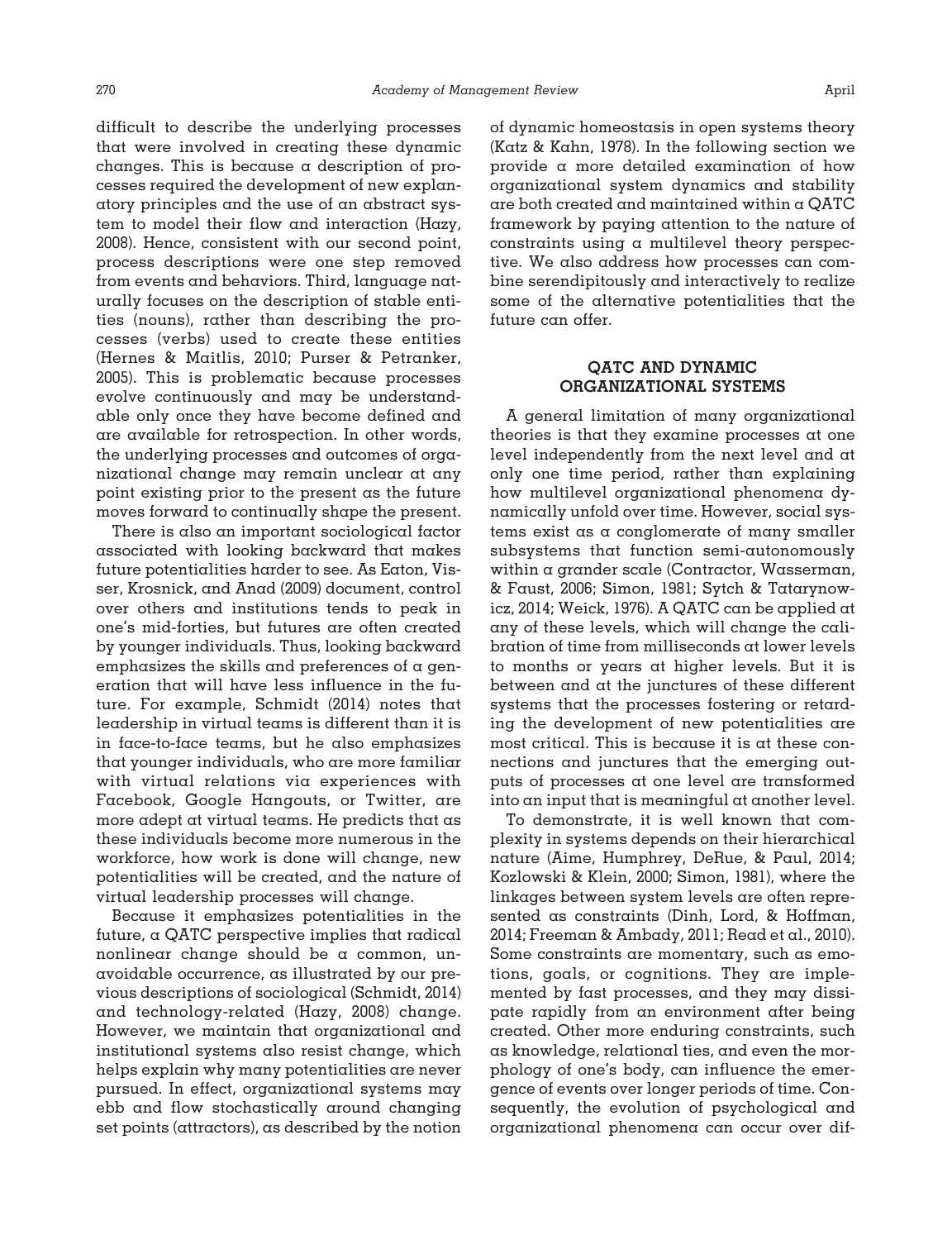ferent levels and time periods, involving processes that require milliseconds, minutes, days, weeks, and/or years to be completed.

Whether these phenomena are best conceptualized as ongoing processes or consequences of stable entities also depends on the durability of key constraints and the level at which theory is focused. Because higher-level systems generally change more slowly than lower-level systems, higher-level constraints generally channel emergent lower-level processes in one direction or another, thereby allowing some potentialities to develop while others never materialize. However, lower-level systems must aggregate their outputs over multiple cycles to align with the slower cycling rhythm of higherlevel systems, and this aggregation can sometimes move the entire system to new states. For example, individual selective attention processes can be constrained by higher-level mental schemata, such as goals or social perception categories, but higher-level mental schemata can also be changed by the interaction of bottom-up processing systems like motivations and emotions. Such dynamics affect one's assessment of potentialiaties because, as Johnson-Laird (1983) maintained, we know reality from the mental models we construct.

Figure 3 provides an illustration of the types of hard and soft constraints that organizational researchers postulate operate at individual, dyadic, group, and organizational levels. Additional levels of analysis (e.g., societal, environmental) could also be considered, but here we focus on these four to provide a simpler basis for theorizing. The influence of top-down multilevel processes is demonstrated in research that shows how such internal constraints as the ethical culture created at the company level for U.S. soldiers in Iraq cascaded downward to create an external constraint that affected the ethical culture at the platoon and then the squad level (Schaubroeck et al., 2012). Similarly, internal constraints created by dynamic processing systems related to cognition, embodiment, and emotions can collectively mold the interpretation of encountered stimuli, creating meaning that is aggregated across time or people to produce higher-level outcomes, such as interpersonal cognitions, feelings of trust, or group resources (Dinh et al., 2014; Lord, Hannah, & Jennings, 2011; Smith-Jentsch, Kraiger, Cannon-Bowers, & Salas, 2009; Sy, Côté, & Saavedra,





2005). In a general sense, some constraints may be subject to explicit description, such as identity or social norms (Schultz & Hernes, 2013), while others operate automatically, such as how an active mental schema affects access to related information (Bargh, Chen, & Burrows, 1996). Also, as one moves downward in this figure, processes operate on faster time scales.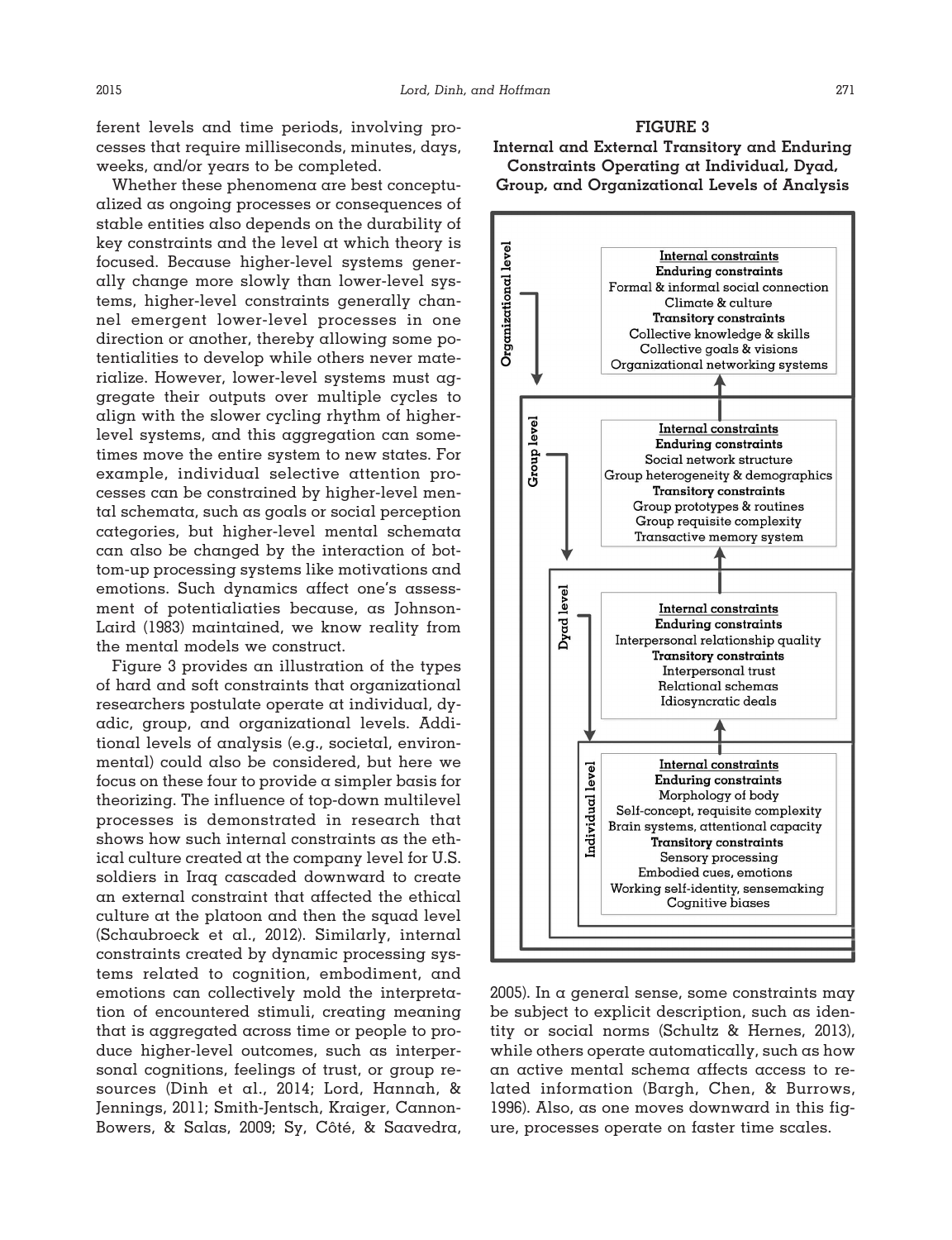It is important to note the role of the connections in Figure 3, which provides a medium for cross-level integrative processes. These connections can be manifested as the physical technologies (e.g., internet, social media), materials (e.g., infrastructure, transportation), and network characteristics (e.g., network structure, density) that affect how organizational systems and organizational members interact. They also refer to less tangible connections that exist intrapersonally and interpersonally, such as an individual's mental structure and his or her interpersonal relational networks. These connections not only permit the transmission and diffusion of information but also provide a mechanism allowing recursive feedback loops to modify the structural characteristics and the functioning of participating units and individuals within the network (Dourish & Mazmanian, 2013). Although we have drawn these connections as being hierarchical and seemingly stable to maintain parsimony in Figure 3, it is important to note that each connection may have multiple end points that can change over time as new and old connections are created or dissolved.

Our application of quantum theory maintains that it is the operation of external constraints from higher-level systems and internal (horizontal) constraints from systems at the same level, along with the connections among these levels, that constrain encountered potentialities to create attractors and, if these constraints are sufficient, to cause potentialities to collapse as the future moves toward the present. For example, an encounter with coworkers around the coffee machine may have no potential to activate mental schema with respect to leadership, so leadership may be in an inactive state. However, in a different context, such as an organizational meeting to address an impending crisis, there is the potential for leadership to emerge as access to an individual's leadership (or followership) self-views influences the granting or claiming of leadership for oneself or others (DeRue & Ashford, 2010). In this latter situation the aggregated effects of contextual constraints, individual constraints, and horizontal constraints from other actors can affect whether the interpretation of an individual's actions will coalesce around a common social meaning, such as being perceived as a leader. This is just one of many ways that constraints identified in Figure 3 could affect the translation of future potentialities into an experienced reality.

When interpreted using  $\alpha$  QATC, this figure suggests that the actualization of constraints reflects the *entanglement* (i.e., interdependencies among entities and context) of a state and context such that emergent events that have no analogue in the past can form—a principle referred to as the *principle of noncompositionalit*y (described further in the Appendix). This principle suggests that novel outcomes can emerge when future potentialities collapse to create a singular event at a particular level. However, radical change isn't expected to be continually created because attractors channel processes in a consistent way since past information is loosely maintained within attractors. Thus, attractors can gradually evolve over time as new phenomena are experienced, and they can also serve to organize actions or guide the reconstruction of past memories (Hernes, 2014; Mc-Clelland, McNaughton, & O'Reilly, 1995).

The influence of attractors is shown in several notable examples. For instance, goal orientations, which function as emergent attractors formed from a "massively interconnected" set of higher- and lower-level goal constructs (DeShon & Gillespie, 2005), channel thoughts and actions in terms of goal relevance (Johnson, Chang, & Lord, 2006). Similarly, enduring organizational processes have been described by Lok and De Rond (2013), who show how highly institutionalized processes were maintained over long periods of time because deviations were contained through maintenance work by organizational members. It is important to note, however, that the recursive dynamics among multilevel processes can cause the potentialities of local and global states to collapse in unforeseen ways, which shifts the positioning of attractors. In this way the contoured surface of probability waves as seen in Figure 2 continually changes over time, thereby affecting the potentialities available to an organization.

In short, Figure 3 illustrates how events at any chosen level are a function of the internal constraints within that level and the external constraints from higher- or lower-level contexts. Further, each juncture of systems is a nexus for understanding how the future flows into the present. When these multilevel considerations are combined with a QATC perspective, the resulting framework provides insight for under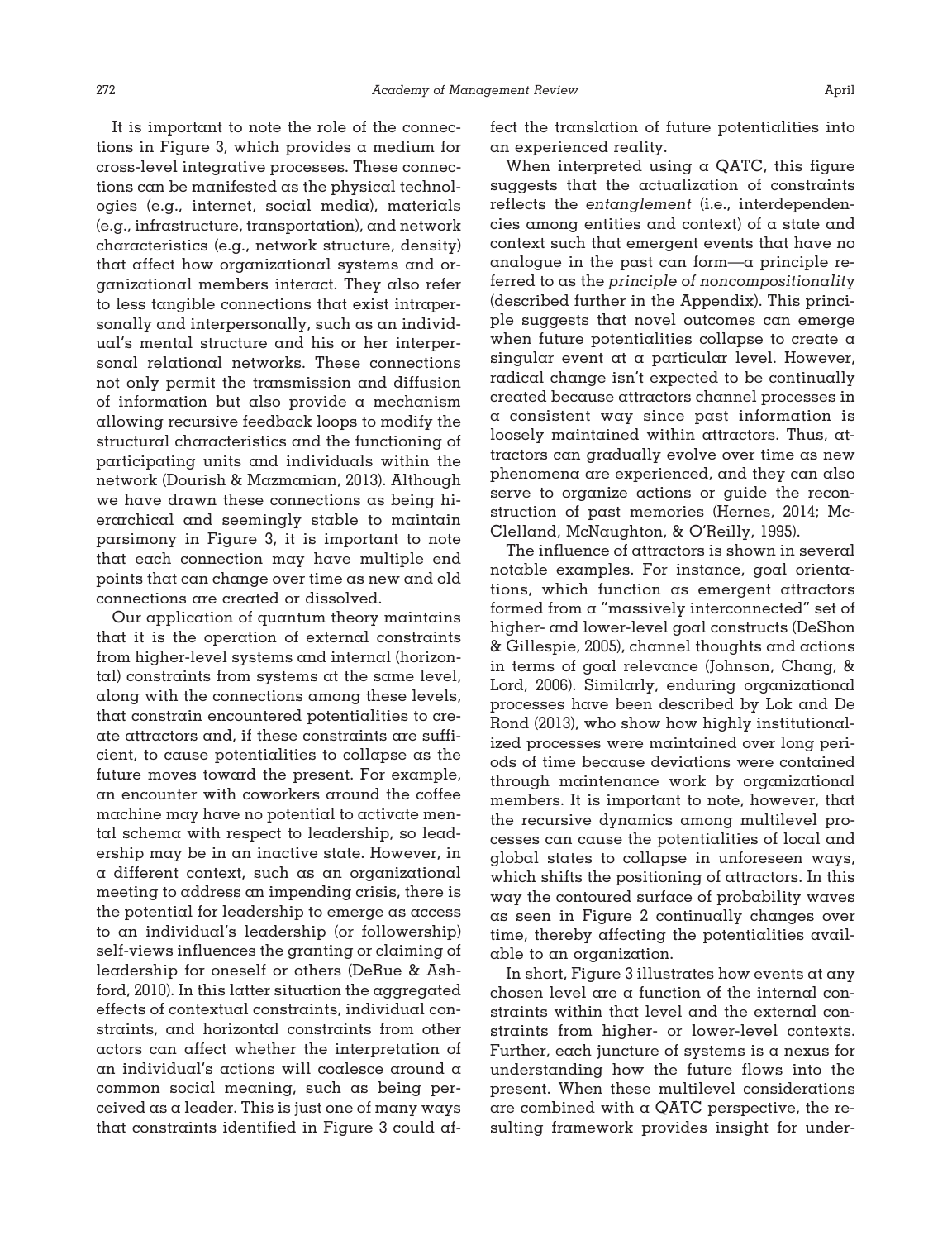standing how internal and external constraints acting at multiple levels set limits on the way processes emerge at a particular level. In general, weak constraints foster gradual, incremental change, whereas strong constraints promote stability and periodic discontinuous change. This framework also addresses how lower-level outputs cumulate to affect higher-levels systems in a way that is sensitive to quantum theory's understanding of the flow of time.

# **TIME, PROBABILITY WAVES, AND ORGANIZATIONAL UNCERTAINTY**

It is easiest to grasp the nature of time-related change by looking at snapshots of different probability waves organized across time rather than a continually changing probability wave. Such a representation is provided in Figure 4, which shows probabilities at each time in terms of attractor regions (hills) that are defined by sets of internal and external constraints. This figure shows five time slices from a local or global system, where time is also a dimension. It suggests that as time moves forward from the distant future toward the present, some constraints become solidified as different contexts are experienced, which causes the surface of the probability wave to evolve continuously, becoming more definite based on the presence of specific contexts and the constraints in these contexts. Thus, one could think of Figure 4 as reflecting hypothetical time slices showing what the probability wave would look like if it were measured at a particular time. $3$  This change is reflected in terms of fewer but higher hills as one moves from the left to the right of this figure and as potentialities become restricted to more likely states. *What Figure 4 represents, then, is a guide for theorizing about the future and how it can become the present as constraints change*. In terms of clock time, Figure 4 could involve months or years if our focus

was on change at an organizational level, but it could reflect only a few seconds if our focus was on the emergence of individual-level mental constructs or emotions.

Considered in the context of Figure 4,  $\alpha$  QATC highlights several critical issues for social science. From an ontological perspective, understanding how the present came about may require insight into how it may have materialized from many different alternative possibilities, a process that is difficult to achieve, as we previously described. In addition, Figure 4 represents this uncertainty in a way that is not as clear without the tools of quantum theory, which suggest a transition from a superpotentiality state to a definite state and a reconceptualization of the flow of time as a future that moves into the present ( $F \rightarrow P$ ). Also, the representation in Figure 4 is tied to the notion that phenomena in dynamic systems emerge subject to internal and external constraints, and this conceptualization helps us understand how actions and events in the present can project at least some distance into the future  $(P \rightarrow F)$  through their effects on process constraints.

In other words, stability comes not from enduring attributes but from the way that those attributes act upon constraints, thereby channeling emerging processes. Habit, for example, is not an entity but, rather, a pattern of behavior that reoccurs in a certain context because the processes generating behavior operate similarly in that context (Barsalou, Niedenthal, Barbey, & Ruppert, 2003; MacDonald, 2008). Change, then, depends on altering those channeling processes. For example, chronic eating habits can be disrupted by factors as simple as eating with a nondominant hand, because they shift the underlying process generating behavior from an automatic to a more conscious process (Neal, Wood, Wu, & Kurlander, 2011).

# **IMPLICATIONS FOR THEORY, RESEARCH METHODS, AND PRACTICE**

On a general level, a QATC framework and feed-forward models (FFMs) both share an appreciation for understanding process, which is evident in qualitative-based research (e.g., Mac-Kay & Chia, 2013; Plowman et al., 2007). However, as a conceptual framework, a QATC framework provides a counterpoint to the typical FFMs of organizational change and individ-

 $3$  One advantage of a quantum theory perspective is that probability waves can evolve over time while still in an indefinite state (Busemeyer & Bruza, 2012), whereas models of evolution based on classical probability theory (e.g., Markov models) explain evolution in terms of moving from one definite state to another. Thus, quantum theory better enables the continuous interactions among various constraints as the future approaches the present to change potentialities that have never been realized.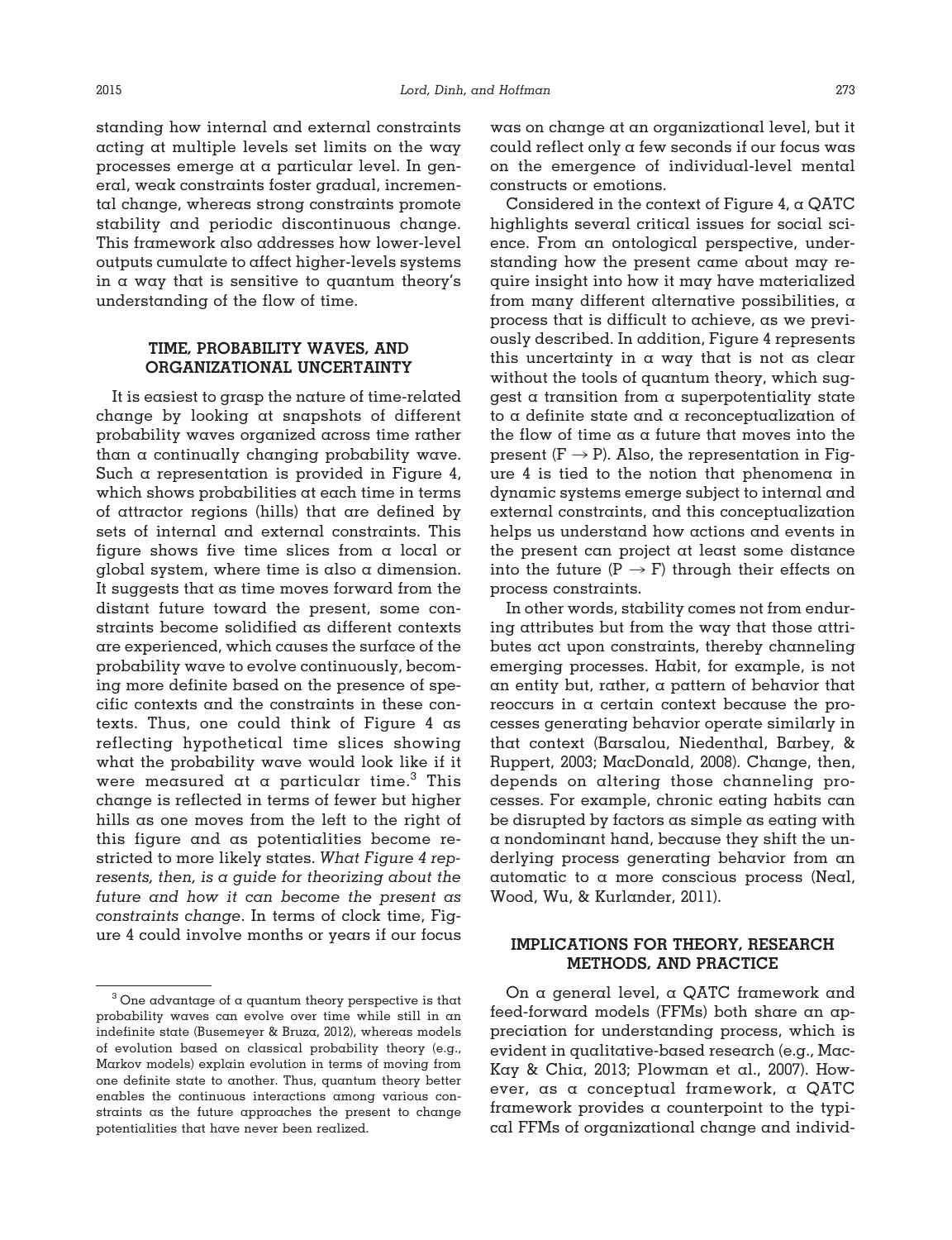



Forward progression of time

ual development because it emphasizes the influence of unrealized potentialities, which may be useful in guiding theory generation. Exhibit 1 provides a comparison of these two models, highlighting the many differences between the two perspectives. In the following sections we use Exhibit 1 as a structure for understanding the theoretical and methodological implications of a QATC framework compared to traditional FFMs.

# **Theoretical Implications of a QATC Framework**

**Direction of time and the nature of concepts.** A QATC framework offers several new grounding assumptions for organizational research. First, it is useful to conceptualize the future as flowing into the present, which can be represented by the evolution of probability wave functions as various types of constraints are encountered and interact. As does Hernes (2014), a QATC perspective emphasizes the temporality of processes. By reversing the arrow of time, it implies that the present is continually created by the conjoining of various constructs where the nature of concepts—including attitudes, emotions, beliefs, and group and organizational structures—all reflect the translation of a superpotentiality state into a defined state at a particular time and context.

One advantage of beginning with an undefined future for understanding how systems change is that we do not start with the assumption that organizational processes are predictable or consistent. Instead, beginning with an undefined future recognizes the significance of uncertainty and the existence of future alternative potentialities. This difference can be seen easily by comparing the first and last panels of Figure 4. Here the flow of time from  $\alpha$  future to  $\alpha$ present acknowledges that constraints themselves may be dynamic, shaping concepts such as meaning and mental categories "on-the-fly" (Barsalou, 1983). Thus, quantum theory's emphasis on context and evolving processes can be particularly helpful, especially when a process like sensemaking is understood as an enacted, ongoing endeavor where the meaning attached to the environment is discovered by and dependent on a person's iterative interactions with his or her environments (Gabora et al., 2008; Gibson, 1986; Hernes & Maitlis, 2010; Weick, 1995).

Further, a transition from an undefined future to an experienced present naturally emphasizes the process of creation by individuals and collectives, whereas a past and present to future perspective starts with unit attributes (e.g., organizational climate or culture) and examines their effects on processes. Process views and their emphasis on patterns and dynamics are, therefore, more fitting as a theoretical framework for understanding change than is a focus on enduring attributes of individuals or systems (Hernes, 2014; Langley et al., 2013). This is not to say that focusing on the enduring attributes of individual and organizational entities should be abandoned, particularly when they exhibit very little variation as ascertained from longitudinal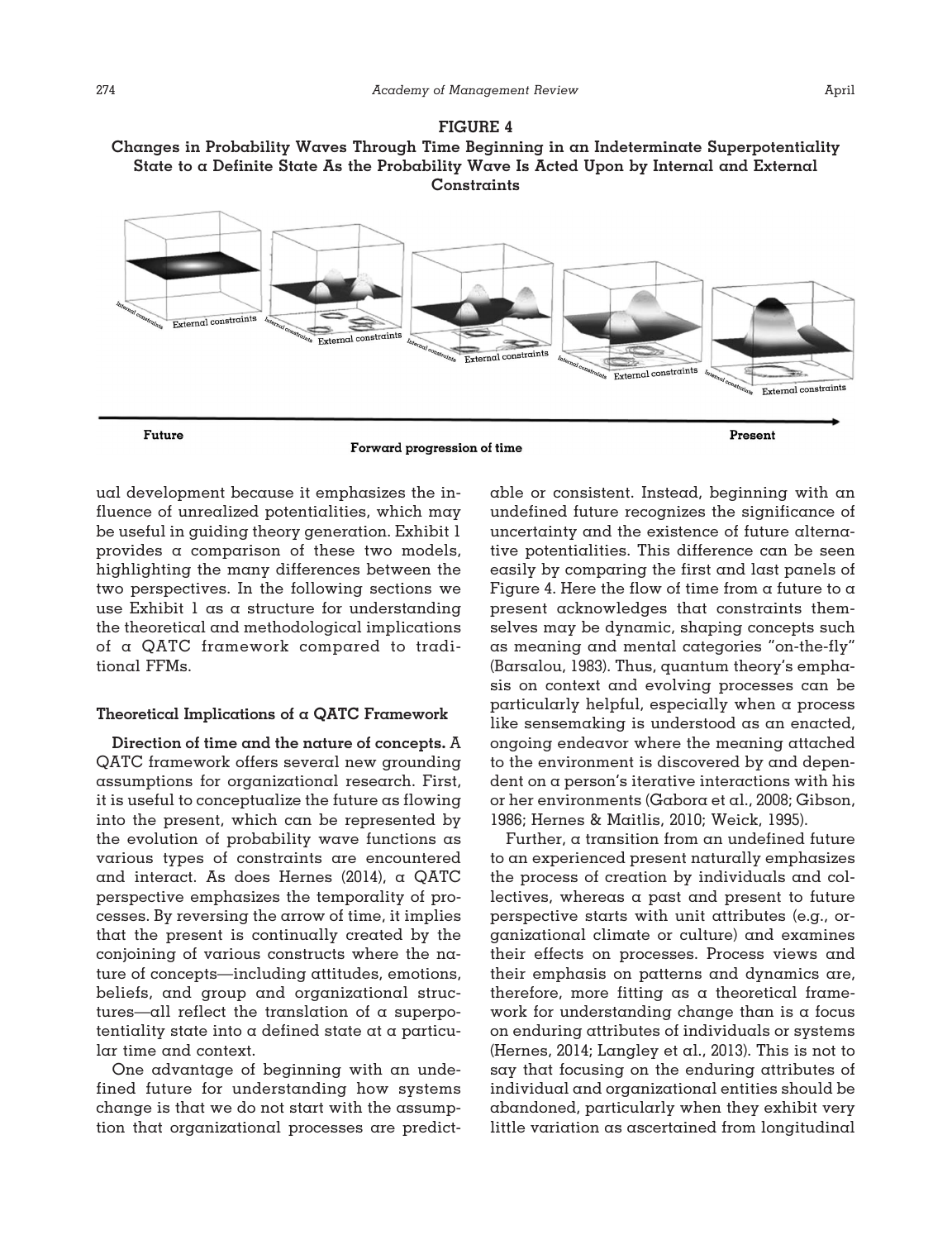### **Theoretical, Methodological, and Practical Implications of a QATC and FFM**



- 1. Direction of time and the nature of concepts
	- A QATC conceptualizes the future as flowing into the present into the past (i.e.,  $F \to P \to P$ ), whereas an FFM perspective conceptualizes the past as leading to the present to the future (i.e.,  $P \rightarrow P \rightarrow F$ ).
- 2. Representation of event probabilities
	- A QATC is process focused and recognizes the potentialities available to interacting organizational units, whereas an FFM perspective emphasizes stable entities and thereby limits potentialities that are considered.
- 3. Relation among micro and macro multilevel systems
- A QATC suggests that the interconnections among multilevel systems are critical to the dynamics of organizational phenomena. These interconnections also challenge efforts to achieve organizational ambidexterity. An FFM perspective more often attends to local processes occurring independently in one or another level.
- Methodological Implications
- 1. Alternative possibilities
	- A QATC implies that methodological approaches based on FFM perspectives that include meta-analyses and those dependent on a single sampling distribution are limited in predicting future behaviors or adding insight on dynamic individual, group, and organizational processes.
- 2. Quantum probability theories
- A QATC recognizes that new probability axioms and mathematical formalisms may be needed to better represent the creative combination of constructs through noncompositional processes involving the entanglement of states and contexts.
- 3. Dynamics of organizational processes
	- A QATC stresses the continual involvement of multilevel interactive processes originating from individual, group, and organizational levels of analysis in influencing organizational phenomena. Quantitative methodologies including quantum probability theories and computational modeling are available, consistent with QATC.
- 4. Emergence of concepts

A QATC emphasizes that organizational and cognitive concepts may exist in a superpotentiality state that is influenced by measurement procedures. An FFM perspective suggests that organizational and cognitive concepts exist in a predefined state not likely to change with measurement procedures.

- Practical Implications
- 1. Decision making and forecasting biases
- A QATC suggests that techniques such as prospection and counterfactual thinking, when they enable rather than limit the consideration of alternative potentialities, can offset or prevent decision-making biases created by feedforward tendencies when the past is generalized to predict the future.
- 2. Creation of new futures
	- A QATC offers insights on the creation of new futures as multiple potentialities are explored and the innovations they uncover diffuse through social systems. In contrast, an FFM would represent futures as branching from the present, thereby suggesting fewer potentialities.
- 3. Conflict between intuitive beliefs and abstract representations

Competition between a QATC and FFM perspective may result in conflicting strategies for organizational problems. Since each influences the efficiency of decision making, individual differences in the dependency of intuitive versus abstract thinking should be considered.

studies (Dinh et al., 2014). However, the recognition that unforeseeable processes can create new entities, as well as remain stable over time, is an advantage of a QATC framework. Thus, a QATC framework can direct attention to emergent phenomena like creativity, social capital, and the factors that can catalyze these phenomena, such as leadership (Uhl-Bien & Marion, 2009), variability in emotional experience (Bledow, Rosing, & Frese, 2013), and heterogeneity among unit members (Page, 2007). Understanding and managing these processes, to the extent that managing emergent processes is possible,

is a critical strategic issue for organizational leadership. In contrast, an FFM emphasizes entities that describe the past and are expected to endure into the future.

Although beyond the scope of this article, one technique, provided by Scharmer and Kaufer (2013), facilitates understanding and influencing processes. Consistent with our perspective, these scholars argue that one needs to focus on leading from an emerging future to successfully address many contemporary problems. Their framework also emphasizes developing one's listening capacities to foster a more encompass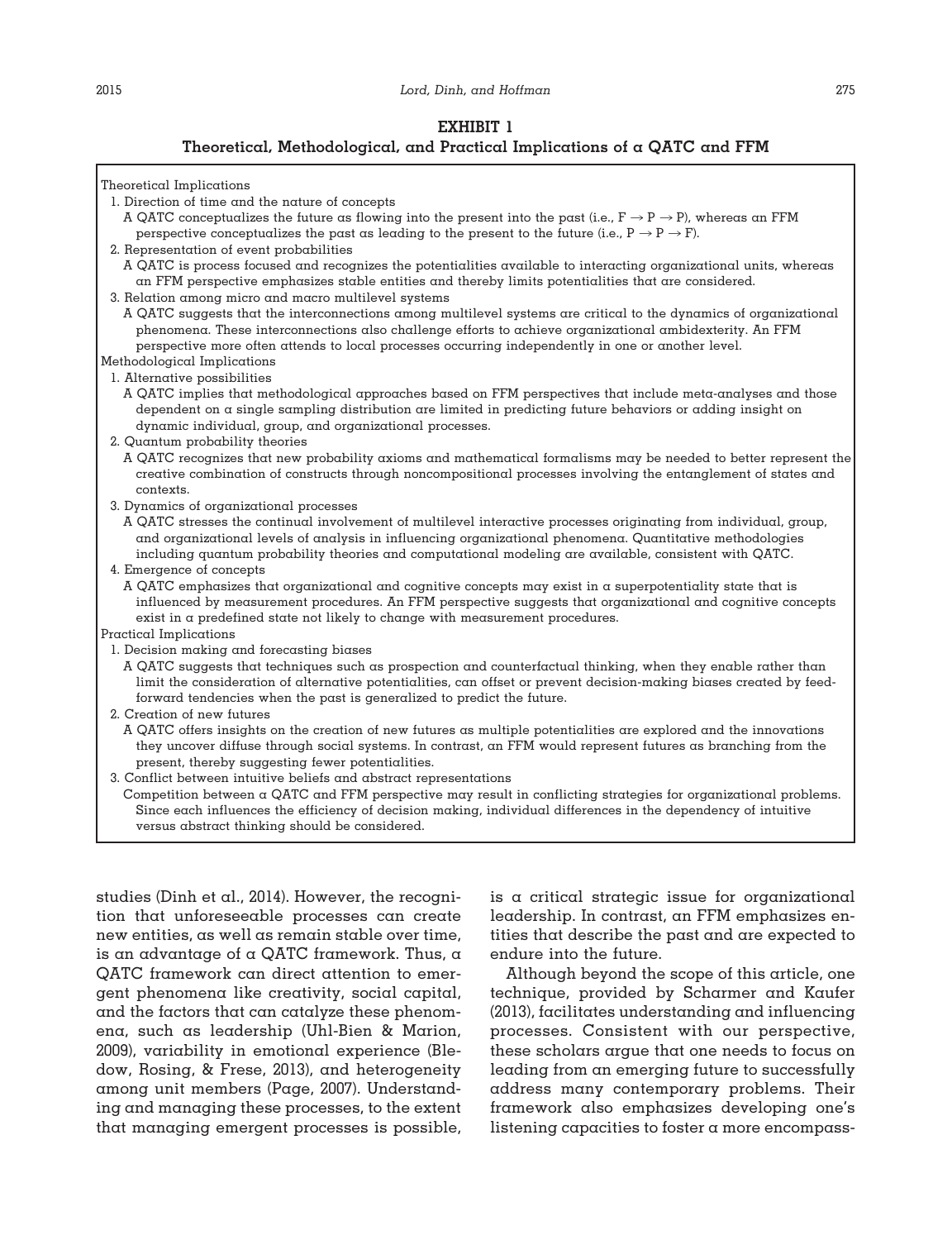ing self; increasing collaborative, idea-broadening efforts; and employing radically different economic and social logics instead of just perpetuating the ways of thinking that generated pressing problems.

**Representation of event probabilities.** Second, a focus on the past naturally emphasizes the continuity of entities that are, in turn, used to describe and explain past and future events. For example, one might explain an individual's past behavior in terms of underlying personality traits, which are then used to predict future behavior. The five-factor model of personality and the use of personality measurement scales to predict behavior would characterize such an approach. This entity view of personality leads to a point estimate for behavior consistent with the individual's pattern of personality traits and a probability distribution around that estimate. A QATC, in contrast, recognizes the many potentialities that may occur in the future, leading an individual to behave quite differently. Thus, there are multiple points and multiple probability distributions around those points, as can be seen in a probability wave distribution.

Because events or behaviors emerge from the interaction of context and an entity (or, as we have proposed, higher-level contextual constraints operating on processes that emerge at a lower hierarchical level), how this combination affects the probability of a specific outcome is  $\alpha$ critical concern. Here quantum theories can represent probabilities in ways that traditional probability theories cannot, thereby offering better insight for understanding how processes operate and unfold. For example, a QATC perspective can represent how the interaction among entities can create entirely new entities or events, which is not easily addressed by FFM perspectives.

**Relation among micro and macro systems.** Although we recognize that scenario-based forecasting (MacKay & McKiernan, 2004) and ambidextrous leadership (O'Reilly & Tushman, 2013; Rosing, Frese, & Bausch, 2011) have some of the elements that are described by  $\alpha$  QATC, our perspective goes beyond these approaches by suggesting that individuals are nested within much larger systems, which constrain processes, eliminate potentialities, and cause select outcomes to emerge. We have argued that it is at the nexus of these nested systems that the present is created from the dynamic interplay

of higher- and lower-level systems across many different temporal cycles. Thus, multilevel modeling approaches are critical for understanding how entities and processes are continually created, but the nature of relevant constructs and the span of time in which things happen change with the level of analysis. This perspective differs from those offered by FFM that promote the modeling of isolated, independent systems.

Within organizational settings, a QATC can be applied to improving organizational innovation and ambidexterity. As this research shows, firms have difficulty managing both exploration and exploitation (March, 1991; O'Reilly & Tushman, 2013) since different organizational units have different needs and goals at different times, making intersystem synchronization difficult (Davison, Hollenbeck, Barnes, Sleesman, & Ilgen, 2012; Zaccaro, Marks, & DeChurch, 2012). Our framework adds two insights to this issue. First, because many future potentialities may exist in an indefinite state until they are conjoined with a context, they cannot be known until they are tried out. Thus, exploration is  $\alpha$ fundamental part of creating entirely new and different futures. Second, creating some futures may require the enactment of sets of constraints different from those being used in the present. A challenge in initiating change, therefore, is to recognize that using techniques that solidify extant constraints at one or another level to exploit present strategies may make it more difficult for organizations to explore alternatives and innovate. For example, vertical integration that allows increased control of an organization's resources may also reduce its capacity to explore alternative strategies through actions such as outsourcing or adopting new technologies (Aime et al., 2014).

Leaders can encourage exploration when they encourage others to do things differently, to experiment, to think independently, and to deviate from normal routines (Rosing et al., 2011). Such actions reduce current constraints, which facilitates the discovery of new potentialities. In contrast, Rosing et al. note that exploitation involves closing actions by leaders that reduce variability and solidify constraints by activities such as developing guidelines and monitoring activities. In brief, a QATC framework suggests that interventions that aim to increase (versus restrict) organizational innovation should consider how configurations (versus independent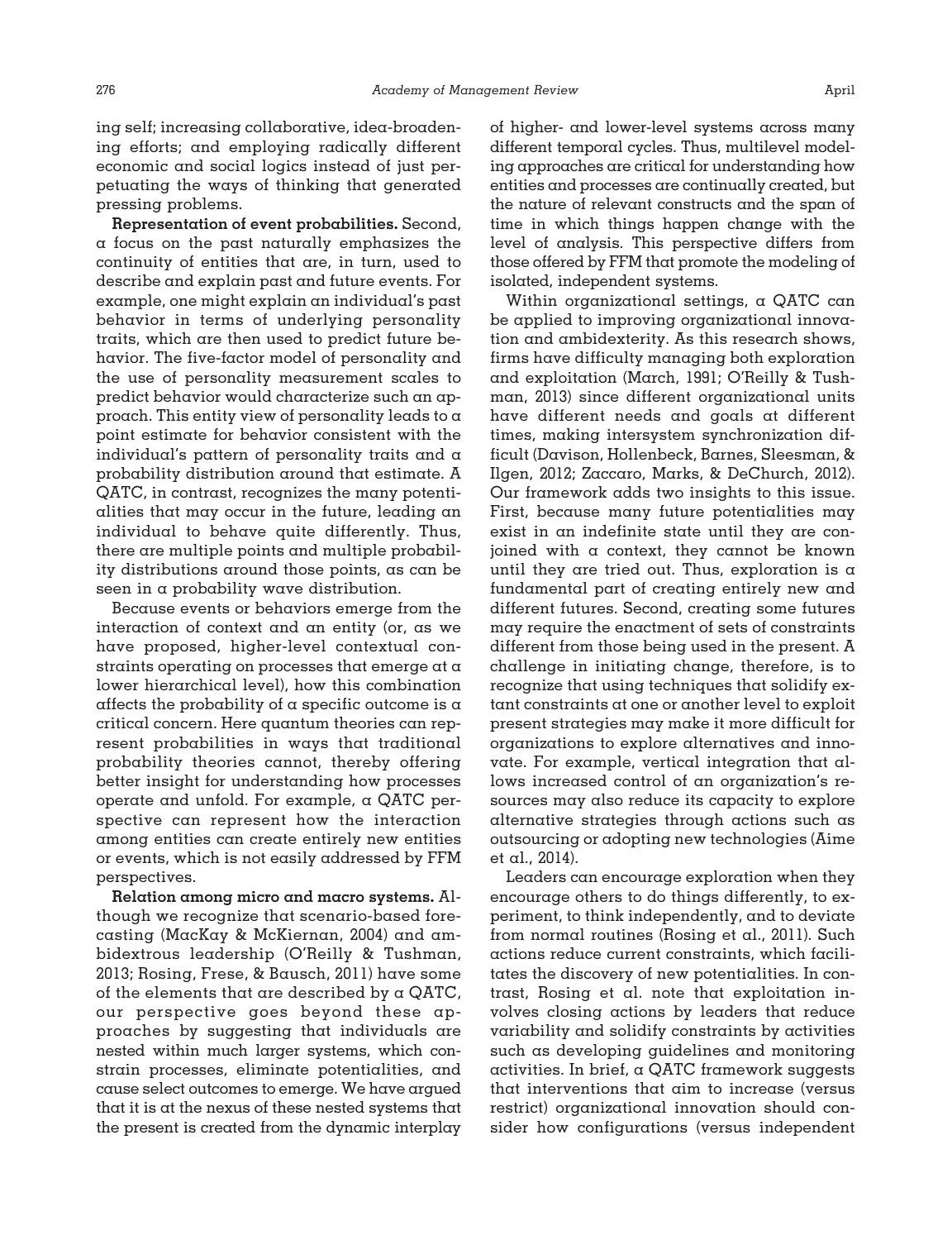variables) of microlevel to macrolevel processes and entities can interact over time to catalyze or obstruct the attainment of desired organizational outcomes.

# **Methodological Implications of a QATC Perspective**

**Alternative possibilities.** First, changing the direction of time and using probability waves to represent time-related processes highlight the fact that the present represents just one potential state. Thus, the present or the past is more predictable than the future, and expectations based on the past may not generalize to a future that can be quite different. This idea has profound methodological implications since most methodology in organizational science is retrospectively oriented. For example, meta-analysis focuses on integrating past research based on the notion of point estimates and  $\alpha$  single sampling distribution. Although meta-analytical techniques can provide a general overview of the past relationship among constructs, the statistical technique's approach toward aggregating across many different contexts interferes with its ability to consider the effects of context and time on the evolution of organizational phenomena.

Because of these limitations, we believe that meta-analytical approaches and those based on a single sampling distribution would have limited value in predicting future behaviors or in explaining the moment-to-moment variability observed in individual-level (Dinh & Lord, 2012; Fleeson, 2001; Read et al., 2010), group-level (Crawford & LePine, 2013; Smith-Jentsch et al., 2009), and organizational-level (Feldman & Pentland, 2003; MacKay & Chia, 2013) phenomena, unless there were sufficient constraints to create stability in organizational and individual processes. In addition, models that are overly fit to the certain past may not accurately generalize to the future, which has many potentialities and may be characterized by entities that are in different states. When the future changes dramatically from the past, less restrictive models may have better predictive validities. For example, the decision-making and forecasting literature shows that unit-weighted combinations of inputs equal or outperform multiple regressionbased combinations in cross-validation studies (Bobko, Roth, & Buster, 2007). Such results are

often explained in terms of sampling error creating shrinkage for multiple regression-based predictions. Our interpretation, though, is that it is not sampling error so much as the fact that phenomena change, making models built on the past somewhat outdated when applied in the future.

A related issue involves the inability to include emergent phenomena and constructs in models because they did not exist in the past. This problem may necessitate the use of computational modeling methodologies, rather than static retrospective questionnaires (Kozlowski et al., 2013). These methodological techniques have become increasingly available to scholars and include agent-based modeling (e.g., Dionne & Dionne, 2008), nonlinear stochastic modeling (e.g., Guastello, 2001), genetic algorithms (e.g., Fernandez, Cotta, & Ceballos, 2008), and neural computational modeling (e.g., Eliasmith, 2013; for an overview of the uses and applications of computational modeling, see Kozlowski et al., 2013, and Vancouver & Weinhardt, 2012).

Traditional quantitative approaches, which focus on quantifying individual and organizational constructs, are also valuable, particularly when complemented with qualitative naturalistic methods (e.g., observation, interviews, experience sampling) that offer scholars an understanding of *how* and *why* certain constructs vary in different contexts or circumstances. In this way the capacity to provide a descriptive and detailed catalogue of organizational phenomena can complement quantitative approaches by triangulating findings and providing a broader description of these phenomena (Pope & Mays, 1995). Although such methods can excel at describing complexity in organizations and the contextual factors that created the experienced reality, focusing on what has happened and how events occurred may overemphasize the certainty in the past, and it may underemphasize the alternative realities that may have been likely in the past, as well as the new potentialities that are offered by the future.

**Quantum probability theories.** Second, quantum theorists would argue that under uncertainty the evolution of physical and psychological phenomena more closely obeys the mathematical formalisms of quantum theories (i.e., von Neumann axioms, which are defined in terms of events projected onto spatial represen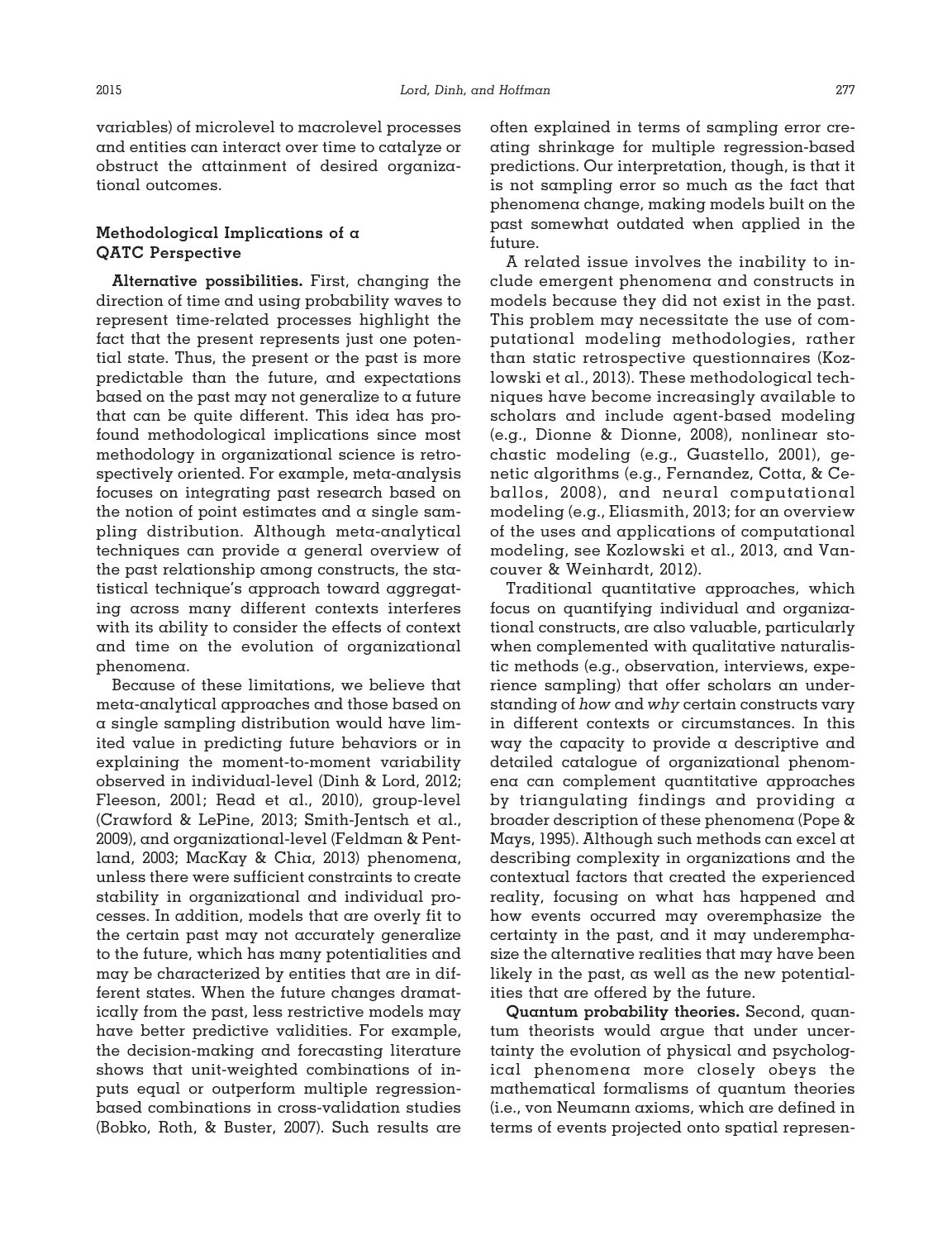tations, as shown in the Appendix), rather than classical probability theories (i.e., Kolmogorov axioms, which are defined on sets) that are foundational to the statistical models used in psychological research (Busemeyer et al., 2011; Wang, Busemeyer, Atmanspacher, & Pothos, 2013). Because the mathematical axioms that guide quantum probability theories can account for the interactive influence of simultaneously occurring contexts and states (Busemeyer & Bruza, 2012; Hughes, 1989; Wang et al., 2013), applications of quantum probability theories to the organizational sciences may not only allow scholars to better model the organizational context but also help overcome the limitations associated with employing artificial paradigms that subtract uncertainty from realistic phenomena in psychological research (Pothos & Busemeyer, 2013).

**Dynamics of organizational processes.** Third, we proposed that the multilevel dynamics inherent in the evolution of organizational phenomena require a process view that examines how individual and group behaviors are affected by both external constraints from higher-level systems like groups and organizations and lowerlevel internal constraints from cognitions, embodiment, and affect. By focusing on how processes unfold over time at the nexus of systems, a QATC framework provides both quantitative and qualitative analytical approaches that can be applied at multiple levels and across multiple time frames. Although beyond the scope of this article, quantum probability theories and quantum mechanics have been used to understand how alternative possibilities can be created or destroyed by different interacting contexts, actors, and events over varying expanses of time. These possibilities may be revealed best through the use of newer information processing architectures that rely on vector-based representations (see Busemeyer & Bruza, 2012, and Eliasmith, 2013). Similar to neural network modeling and symbolic architectures, such systems can learn rules as they create solutions, mimicking the type of creative processes that, we argue, occur in natural systems.

**Emergence of concepts.** Fourth, a profound implication of a QATC approach is that, for much of the time, many aspects of organizational phenomena may exist in a form that is unknown to observers because these constructs are in a superpotentiality state. Like a computer monitor that is turned off, features are not activated when a concept, attitude, emotion, trait, group climate, or organizational process is divorced from context. Not only are features or properties revealed solely through specific measurement procedures, which can create contextual effects of their own (Busemeyer & Bruza, 2012; Hughes, 1989), but these individual or organizational properties may not exist outside of a physical context or the mental framework used by perceivers to create meaning (Hernes & Maitlis, 2010; Langley & Tsoukas, 2010; Weick, 2010). They may also change as contexts change, reflecting state-like, rather than trait-like, properties.

This perspective seems most appropriate for phenomena like emotions, which align with alternative states of an individual (Barsalou et al., 2003), but it has broader application than one might realize, applying to traits and constructs such as leadership and trust, which may manifest only in certain situations. Indeed, some constructs may be better assessed from a process perspective since they are continually evolving (DeShon & Gillespie, 2005; Gabora et al., 2008; Hernes, 2014; Hernes & Maitlis, 2010), rather than from a perspective that views constructs as stable entities that can be assessed with retrospective measures. This is particularly true when the conjoining of a context and construct creates new features. Here the quantum representation of concepts allows the states of concepts to change continually as new contexts are encountered (Gabora & Aerts, 2002).

These possibilities are rarely considered, in part because we assume that most constructs in social and organizational science are stable entities (Feldman & Lynch, 1988). This view may reflect the exaggerated stability created by an orientation toward the past, whereas a view of the future collapsing to create the present emphasizes many potentialities and directs attention to the processes that allow some of these potentialities to emerge while others remain unrealized. It also raises such questions as how alternative futures could be imagined, created, or redirected in ways that change emerging experiences. As eloquently stated by Weick, managerial work may be akin to a poetic process— "the imaginative process of creating forms out of 'airy nothing'" (2010: 102). The challenge for organizational science is to capture this creative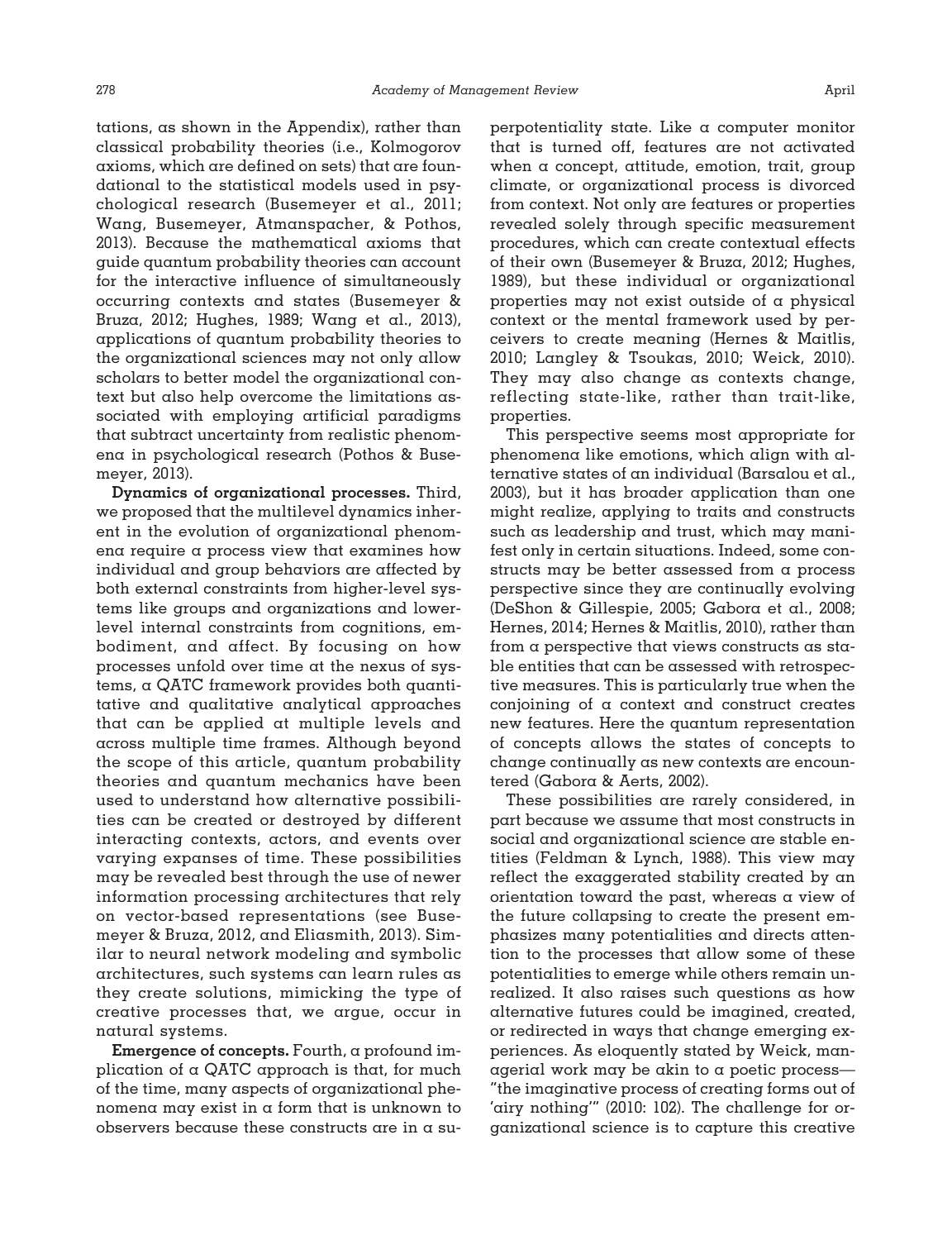process, which we maintain could be facilitated using the formalisms provided by quantum theory.

### **Implications for Practice**

**Decision-making and forecasting biases.** A QATC perspective maintains that there are always multiple paths to the future, and some are associated with pasts that did not occur but may better characterize future situations than the past that did occur. This suggests that failing to consider alternative possibilities may lead to severe decision-making fallacies. For example, research has shown that *hindsight* (Arkes, Faust, Gulimette, & Hart, 1988) and *foresight biases* (MacKay & McKiernan, 2004), which involve using past experiences to predict the future, are the cause of many organizational failures and executive decision-making errors because they interfere with the ability to successfully anticipate or plan for alternative future events (e.g., Arrfelt et al., 2013; Brown & Eisenhardt, 1999; Dane & George, 2014). This sense of certainty promotes efforts that exploit only one future possibility, when there are many equally probable possibilities. These types of biases are evident when corporate decision makers make seemingly well-placed investments to "ensure" the future survival of their organization. As Arrfelt et al. (2013) demonstrate, however, these plans may interfere with the firm's ability to grow and innovate, especially when investments fail to produce intended benefits while also consuming valuable resources. When reinforced over time, prior interpretations may become "locked in" to create a rigid action pattern, labeled *path dependence,* that constrains the ability to craft adaptive solutions and strategies (Sydow, Schreyögg, & Koch, 2009).

However, decision-making biases can be avoided when organizational decision makers are able to recognize that alternative outcomes are possible when planning for future events. This may involve the use of *forecasting* or prospection to simulate possible events that can happen in the future. As Seligman et al. (2013) argue, there is a natural proclivity for humans to mentally travel into the future, and this is enabled as individuals combine (and recombine) memories of their past experiences to simulate the likely occurrence of both familiar and novel experiences. Prospection and the broadening of cognitive perspective can also occur with the cycling of negative and positive affect over time (Bledow et al., 2013; George & Zhou, 2007), or when members are engaged in cohesive collaborative teams, since these interpersonal work configurations enable members to flexibly entertain multiple perspectives and work strategies. The leveraging of interpersonal relationships to acquire new perspectives and potentialities can be especially advantageous because there are many types of precarious situations that confront organizational decision makers—each requiring its own unique solution (Milliken, 1987; Wiltbank, Dew, Read, & Sarasvathy, 2006). Group complexity, which is dynamically constructed (Hannah, Lord, & Pearce, 2011; Page, 2007), may help reveal these potentialities. The effectiveness of prospection can be limited, however, when mental simulations of the future omit essential features, such as when they rely on general heuristics, are based on nonrepresentative past information like relying on a single salient memory, or are decontextualized by not accounting for environments (Gilbert & Wilson, 2007).

**Creating new futures.** A QATC perspective can help one see that the future is more malleable than one typically realizes. Taleb (2010) describes "black swans" as unexpected, impactful events that change the course of history, and he explains that they are only understandable retrospectively, when new mental schemata become widely accepted because of black swan events. Our QATC perspective offers a different view, a view that helps explain how black swan events can occur when one doesn't accept the past as given but, instead, considers alternative potentialities and their implications for the future. As this process generalizes across individuals, which it does when individuals are part of socially connected networks, reality can eventually shift in dramatic ways, producing discontinuous rather than incremental change.

**Conflict between intuitive beliefs and abstract representations.** Although there is evidence to suggest that forecasting the future based on the past can yield effective strategizing when the recent past is generalized to an anticipated proximal future (Arrfelt et al., 2013; Gavetti & Levinthal, 2000), organizational decision makers are often pressed to formulate distal or long-term interventions and strategies to satisfy requirements that are different from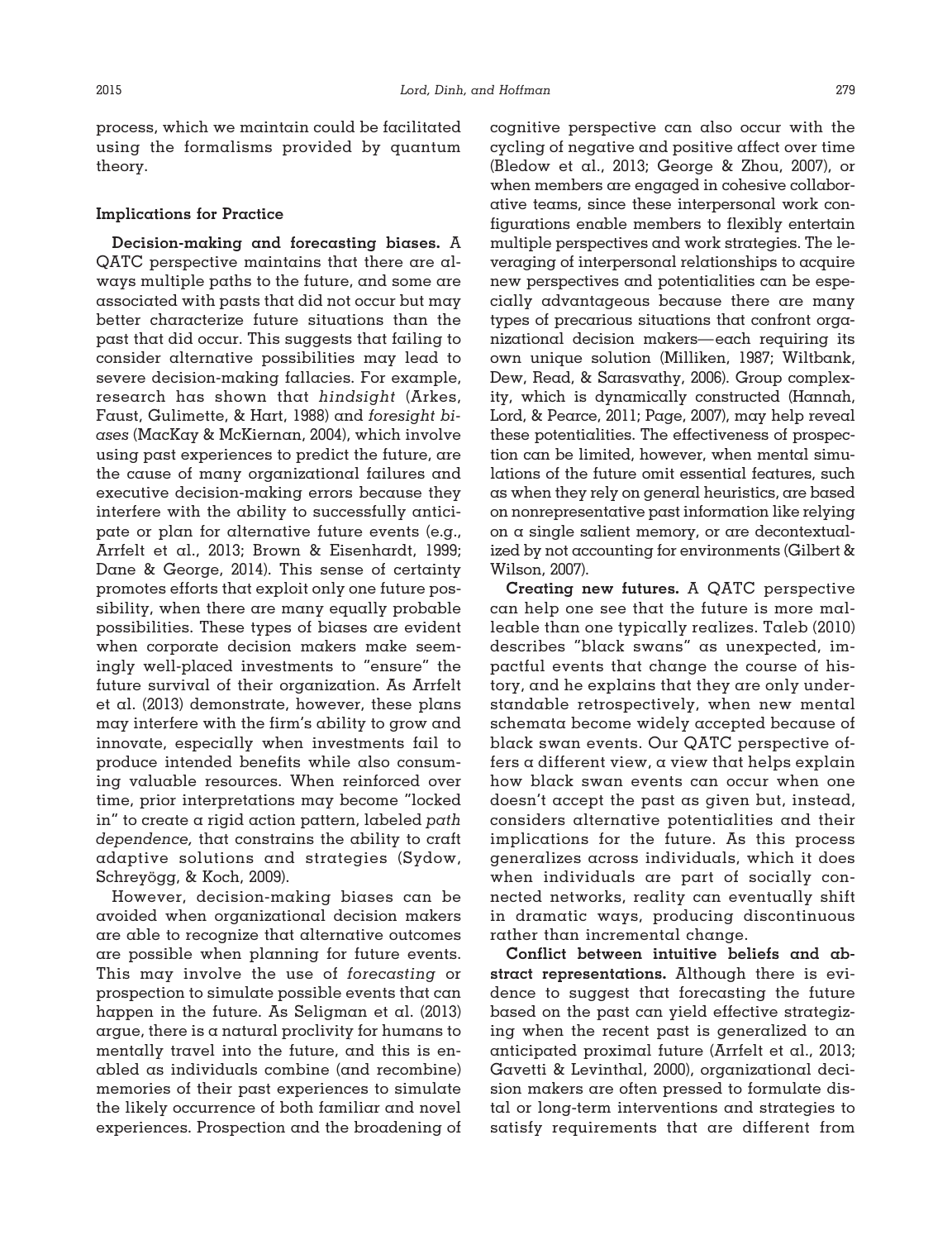those experienced in the present. In these instances a QATC perspective may be especially valuable since it is an abstract, unrestricted method for thinking about how the future will become the present.

However, conflicts may arise when the use of one perspective is favored over another, particularly when intuitive, experience-based perspectives are contrasted with more analytic approaches, as is often the case with views on climate change. In order to use a QATC perspective to guide decision making, therefore, one must be able to manage the greater complexity and uncertainty associated with this abstract framework. Although an area for future research, this approach may be more acceptable to individuals with a future rather than a past time orientation (Shipp, Edwards, & Lambert, 2009), individuals with greater intrapersonal complexity (Lord et al., 2011), or individuals who can tolerate greater risk and anxiety (Hirsh, Marr, & Peterson, 2012), such as those who are embedded within diverse, richly connected social-relational networks (Lee, Bachrach, & Lewis, 2014).

#### **An Application to Leadership Emergence**

Heretofore our discussion of a QATC framework has been abstract and general. In this section we emphasize a specific content domain leadership—to illustrate how principles developed in quantum physics can be insightfully applied to organizational and societal issues.

**A QATC approach to the problem of modeling leadership emergence.** An individual is perceived to be a leader when his or her attributes and behaviors activate a leadership-defining cognitive structure or schema in perceivers. This cognitive structure has been shown to be recreated each time it is used, subject to a variety of constraints both external (e.g., leader attributes, context) and internal (e.g., momentary emotions, use of leadership versus follower schemas) to the perceiver (Hanges, Lord, & Dixon, 2000; Lord, Brown, Harvey, & Hall, 2001). Thus, the schema influencing leadership perception is itself dynamic and can be viewed as an attractor that organizes and amplifies stimulus interpretations (Hanges, Lord, Godfrey, & Raver, 2002). Consequently, different perceivers,

or the same perceiver in different contexts, can define leadership differently.

To see how this process can create problems for scholars attempting to model such a dynamic phenomenon, it is useful to compare perceptions of males and females. The potential leader being evaluated can be a powerful constraint on the leadership schemas perceivers use to integrate behavioral input over time (Brown, Marchioro, Tan, & Lord, 1998; Rosette, Leonardelli, & Phillips, 2008; Sy et al., 2010). A critical question, then, is whether the probability of leadership emergence differs for males and females when they demonstrate the same pattern of behavior. To address this issue, we need a representational system that can include types of behavior (i.e., agentic, communal, passive) and different perceptual schemas for males and females, and that also permits operations that will estimate the relevant probabilities for emergent leaders.

The issue of jointly representing different categorical systems is "new and unique to quantum theory, and it is [sic] never been raised within classic theory" (Busemeyer & Bruza, 2012: 32). This issue can also be thought of as an issue of compatibility of the male- and femaleoriented leadership schema, where the term *compatibility* has a special meaning. *When events and constructs share a common representational structure (or basis in quantum theory; Busemeyer & Bruza, 2012*), *they are deemed compatible, whereas incompatible events and constructs require a different representational structure (or basis) to be evaluated.* Bias in social perceptions such as leadership may then be associated with perceivers having different representational systems.

The uncertainty principle developed by Heisenberger in the field of quantum physics also can be applied to incompatible representation systems (Busemeyer & Bruza, 2012). Applying this principle suggests that when a maleoriented representational structure is used, male leaders can be evaluated with certainty, but the perceiver will be uncertain with respect to the probability that agentic, communal, or passive females will emerge as leaders; similarly, when a female-oriented representational system is used, the perceiver can evaluate female targets with certainty, but the probability that agentic, communal, or passive males will emerge as leaders will be uncertain. This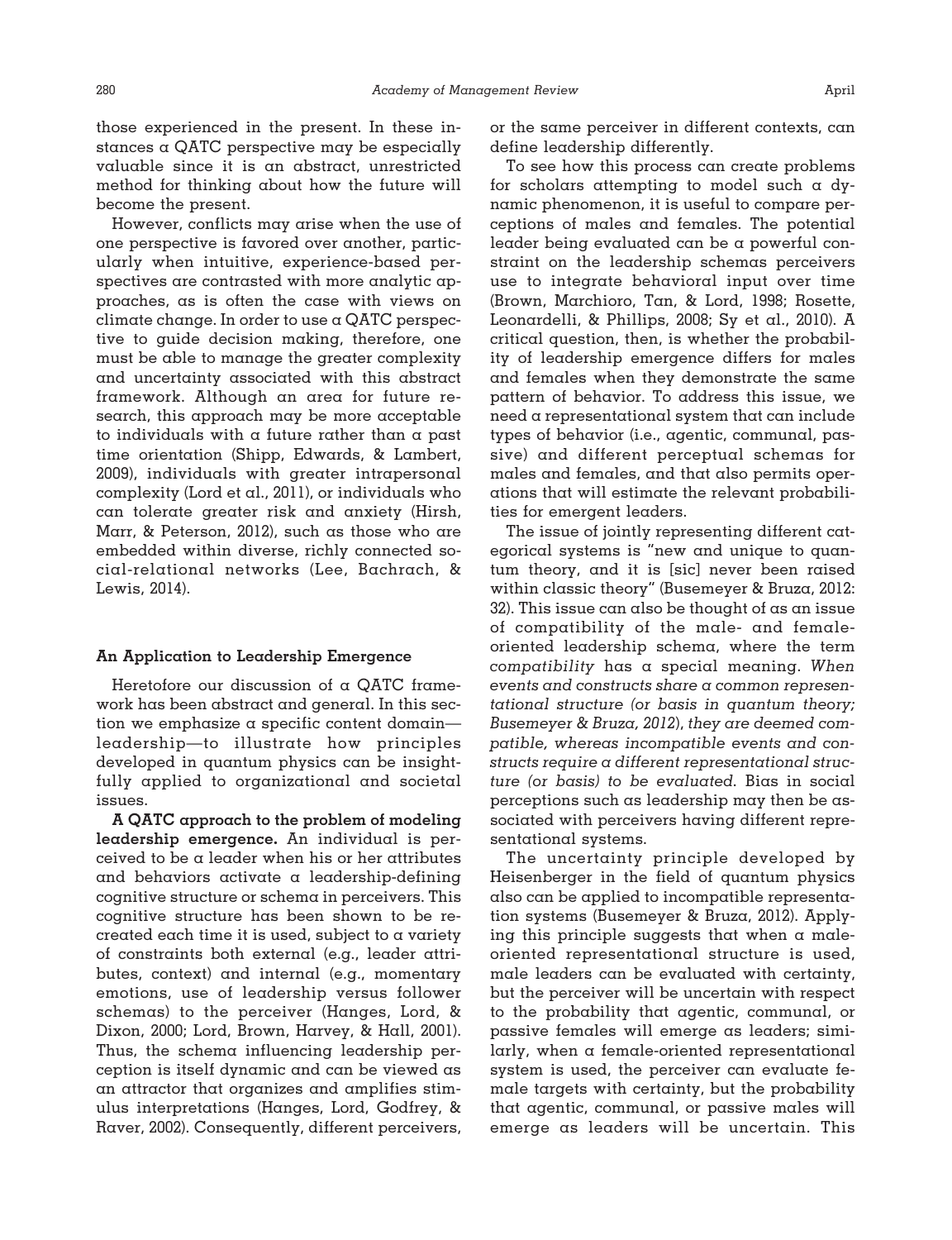schema incompatibility problem and its relation to uncertainty may help account for the welldocumented difficulty females have in obtaining leadership roles in many of today's organizations. Specifically, the "glass ceiling" experienced by females may, in part, reflect the uncertainty that perceivers experience when evaluating a female's leadership potential using their dominant male-oriented leadership schema.

Using the principles and formalisms of quantum theory, we briefly show in Table 1 how the processing of leadership emergence can be represented, and in the following section we provide a detailed description of how these formalisms can be implemented. Readers not interested in this quantum formalism should focus on the concepts emphasized in the left and center columns of Table 1, whereas readers interested in a more precise representation may also want to reexamine Table 1 after reading the Appendix.

**Detailed application of quantum theory to leadership emergence.** In developing a representational model of leadership emergence, we begin by using an *N-*dimensional vector space (also known as a Hilbert space) that represents a superpotentiality state. The vectors encompassing this state, labeled *basis vectors*, correspond to specific events, such as a male (or female) exhibiting a specific type of behavior emerging as a leader. For example, the emergence of a male leader exhibiting agentic, passive, or communal behavioral patterns can be represented as the orthogonal vectors *AX, AU*, and *AV*, whereas the emergence of a female leader exhibiting similar behavioral patterns can be represented by a different set of orthogonal vectors, *BX, BU*, and *BV*. In addition, a normalized *state vector*, *S*, which represents a general *state of leadership,* is also contained within the larger *N*-dimensional space, and this state vector can be projected onto each basis vector to indirectly determine the probability that  $\alpha$  male (or  $\alpha$  female) leader exhibiting a specific behavioral pattern will emerge as a leader. This projection, then, represents the collapse of  $\alpha$  superpotentiality state as it is conjoined with a specific context. For example, when *S* is projected onto *AU*, this collapse yields an amplitude that reflects the probability an agentic male leader will

emerge. $4$  Quantitatively speaking, the coordinates of these vectors can be obtained from observed data using various questionnaire and experimental research methodologies (e.g., Wang, et al., 2013).

We have described the effects of one external constraint, the gender of  $\alpha$  target person, on the perceptual structure (which is analogous to sets of basis vectors) used to understand leadership emergence. This same approach can be extended to reflect how other types of external constraints could change the way leaders emerge. For example, Lord, Foti, and De Vader (1984) showed that context (i.e., military, business, education, etc.) changed the nature of leadership prototypes used to define categories. More recently, Sy et al. (2010) demonstrated that the ethnicity of a target has the same effect, and Rosette et al. (2008) showed that the race of a leader changes leadership prototypes. These different perceptual bases could *all* be represented in an abstract *N*-dimensional vector space in a manner analogous to the representation of gender. Internal constraints may also be included in this geometric space, such as the effects of a perceiver's current emotions or goal states. In short, what this application of a QATC shows is how a wide variety of multilevel constraints can be represented in a geometric space. Operations in this space can then model the way a potential leader's behaviors are interpreted in a group context to create an emerging reality.

Finally, we should stress that although this application emphasizes the social-cognitive literature on leadership perceptions, our framework is more general and could be applied to

<sup>&</sup>lt;sup>4</sup> In this example the male and female spaces are incompatible because no common subspace can represent analogous events for male and female targets. Further, it can be shown (see Busemeyer & Bruza, 2012: 40–41) that the points corresponding to the emergence of an agentic, communal, or passive male leader, which involve a single vector in the male space, require a combination of all three vectors in the female space. Thus, when there is certainty with respect to the male behavioral vector space, since each vector represents a different collapse of the superpotentiality state, there is uncertainty in using the behavioral space to evaluate females because all three basic vectors are involved. Similarly, using the female behavioral space, the point corresponding to the probability that an agentic, communal, or passive male will emerge involves a combination of all three vectors in the male behavioral space. Hence, when certainty exists for a female, uncertainty exists for the male.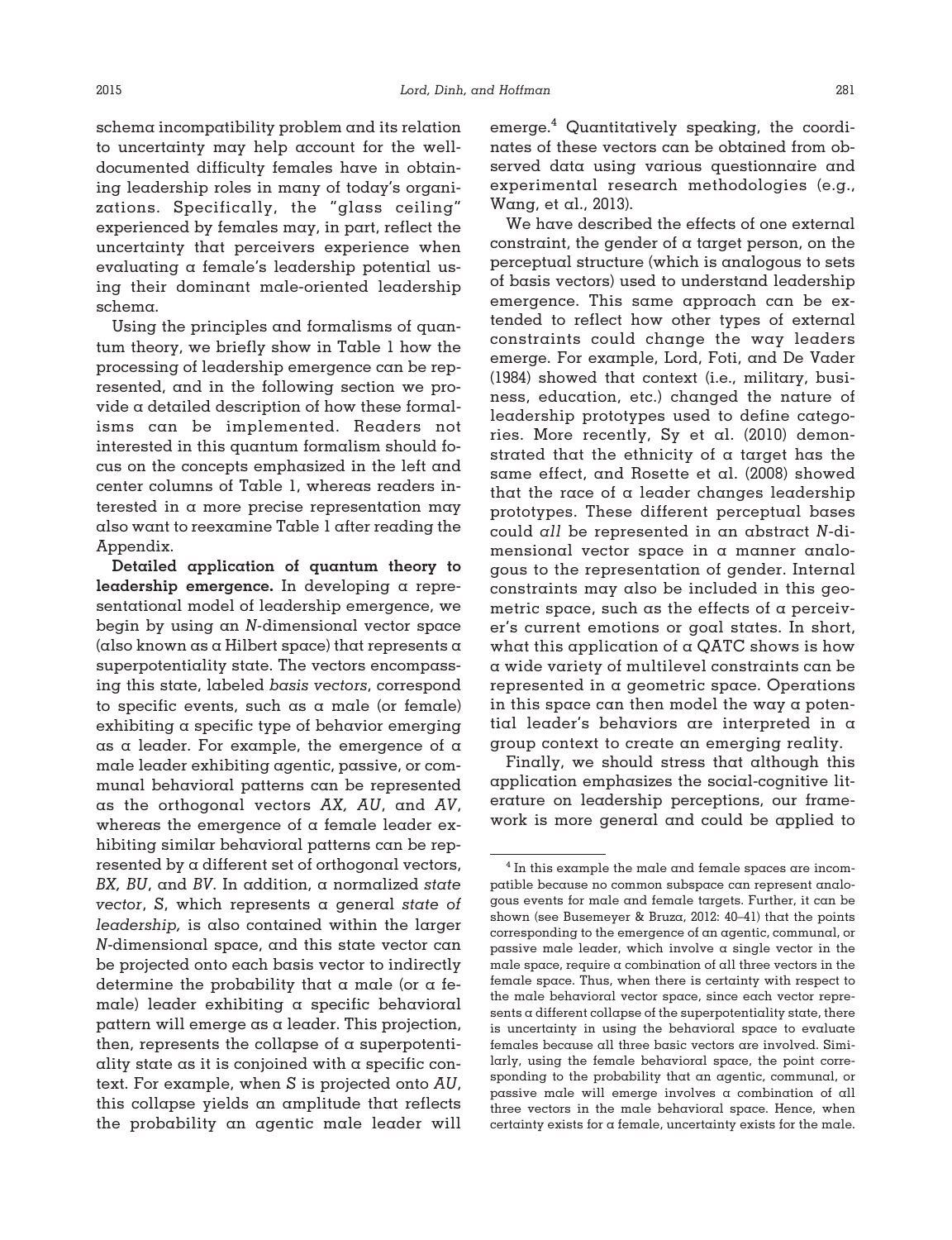| Quantum Formalism of                                                                                                                                                                                | Leadership Emergence for Men and Women Exhibiting Agentic, Passive,<br>and Communal Leadership Type Behaviors<br>TABLE 1    |                                                                                                                                                                                                                                         |
|-----------------------------------------------------------------------------------------------------------------------------------------------------------------------------------------------------|-----------------------------------------------------------------------------------------------------------------------------|-----------------------------------------------------------------------------------------------------------------------------------------------------------------------------------------------------------------------------------------|
| Organizational Entity                                                                                                                                                                               | Quantum Terminology                                                                                                         | Quantum Formulization                                                                                                                                                                                                                   |
| Representation of organizational entities and<br>A state in which an individual has not yet<br>been designated as a leader<br>phenomena                                                             | General state of leadership or a superpotentiality state                                                                    | Represented as a state vector S that is contained within N-dimensional<br>space; this initial general state is assumed to have a unit<br>length equal to 1                                                                              |
| agentic, passive, or communal behavioral<br>A male or a female target exhibiting an<br>pattern                                                                                                      | Basis vector                                                                                                                | emergence of a male exhibiting a specific behavioral pattern, or BX,<br>BU, or BV representing the emergence of a female exhibiting an<br>A one-dimensional basis vector AX, AU, or AV representing the<br>analogous behavioral pattern |
| Representation of the processing of leadership<br>schemas interferes with the ability to<br>access a female-oriented leadership<br>Accessing a male-oriented leadership<br>schemas                  | Incompatibility of male and female leader schemas                                                                           | The basis vectors representing male and female involve different<br>coordinate systems within the N-dimensional space                                                                                                                   |
| where a specific individual emerges as a<br>A male and a female experience a context<br>providing an opportunity for leadership<br>leader                                                           | probabilities for a specific type of individual to<br>Collapse of a superpotentiality state, creating<br>emerge as a leader | The general state vector S is projected onto each vector corresponding<br>to male or female behavioral patterns, AX, AU, AV or BX, BU, BV                                                                                               |
| Perceiver's leadership schemas for males and<br>Perceiver's leadership schemas for males and<br>Representation of leadership outcome<br>females are highly dissimilar<br>females are highly similar | Alternative schemas are incompatible<br>Alternative schemas are compatible                                                  | The amplitude of projections onto analogous basis vectors is not equal<br>The amplitude of projections onto analogous basis vectors is equal for<br>for males and females<br>males and temales                                          |
|                                                                                                                                                                                                     |                                                                                                                             |                                                                                                                                                                                                                                         |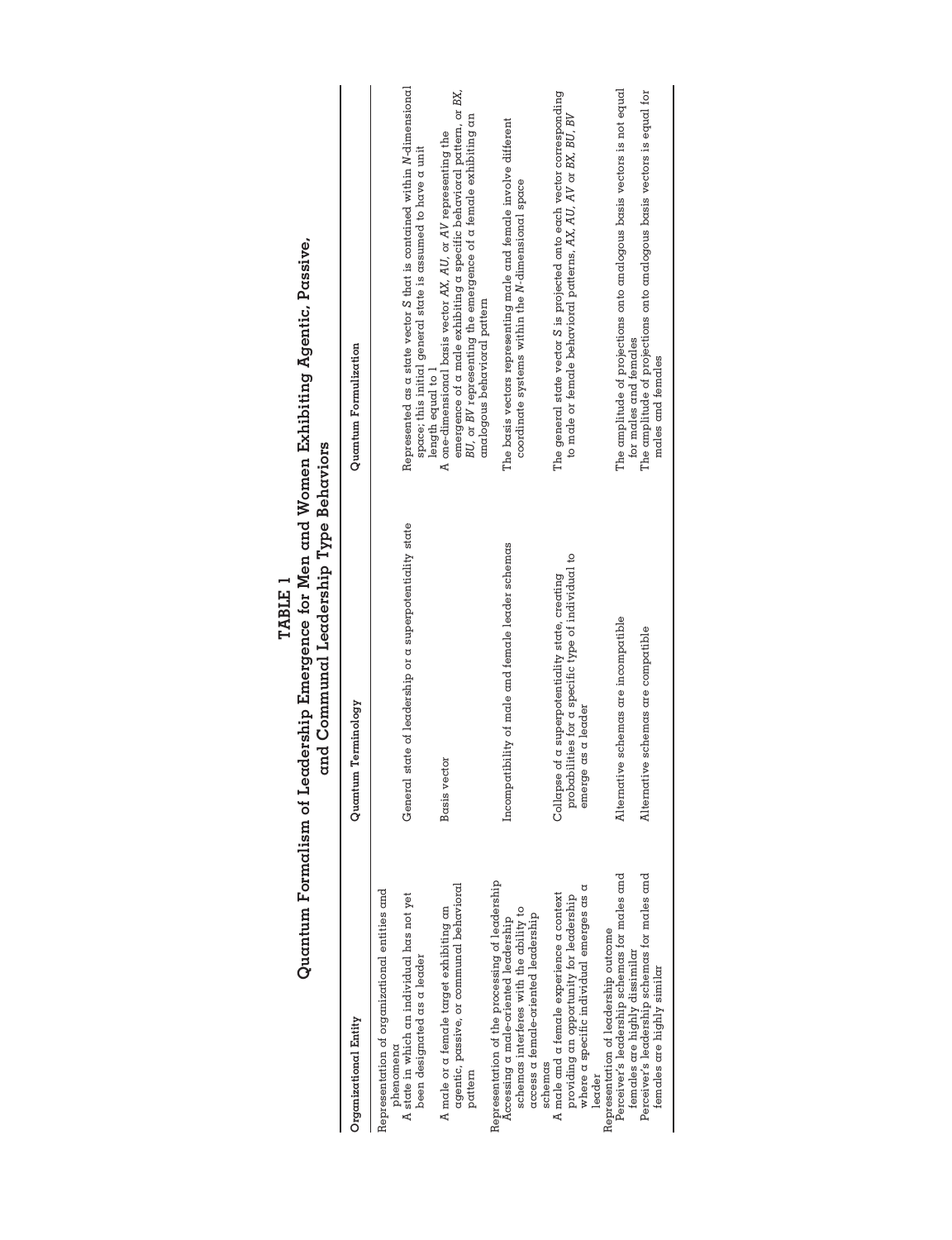many issues or hierarchical levels. Broadly, extending these ideas to a QATC framework suggests that *new perspectives cannot be evaluated with certainty using perceptual schema grounded in the past; they can only be evaluated with certainty after one has shifted to a new perceptual system*. This principle may help explain why people and organizations have so much difficulty assessing new potentialities

#### **LIMITATIONS**

that exist in the future.

No theory is without limitations, and despite the numerous theoretical and methodological benefits that  $\alpha$  QATC perspective affords, there are several limitations and areas that merit future consideration. First, research on quantum mechanics and quantum probability theory have only recently been applied to understanding social and psychological phenomena, such as decision making (Busemeyer & Bruza, 2012; Wang et al., 2013), consciousness (Hameroff & Penrose, 2014), and cognitive constructivism (Gabora et al., 2008). In addition, only a handful of scholars have begun to apply quantum formalism and its mathematical representations to understanding individual and organizational phenomena (e.g., Eliasmith, 2013). Although it may be many years until a meaningful integration of quantum theory with organizational research is realized, we maintain that a QATC perspective can advance and enrich organizational research in many ways, and we encourage its entanglement with the organizational sciences.

Second, we applied our QATC perspective to understand organizational phenomena, rather than psychological phenomena as they relate to time travel. As our reviewers pointed out, numerous scholars and philosophers over the last century have debated how human beings have understood the concept of time (Mead, 1932; Sherover, 2003; Suddaby, Foster, & Trank, 2010; Weick, 1995), which may also vary across diverse cultural perspectives. Although our perspective borrows the concept of mentally reversing the arrow of time to consider a future that collapses into the present to understand the present and the past (Sherover, 2003), our application addressed the probabilistic nature of uncertainty in real-life phenomena, rather than the philosophical question of the meaning of time

and its relevance to human existentialism. However, the application of quantum theory to the development and resolution of our subjective knowledge of time may yield interesting findings and may be pursued in future endeavors.

Last, we also acknowledge that for most individuals there is a substantial learning curve in understanding vector-based mathematics in quantum theory. The upside, though, is that we have come a long way in terms of developing a mathematical or energy-based understanding of changes, which can serve as helpful guidelines for organizational science.

## **CONCLUSION**

We proposed a quantum approach to conceptualizing travel through time as a metastructure for addressing process-related issues associated with both stability and change. By reversing the arrow of time and thinking of the future as flowing into the present, we can conceptualize the present as being created from a superpotentiality state as it is conjoined with a particular context to create an entangled present. This approach also illustrates that the future holds multiple potentialities that may each define the present. We believe that this QATC approach provides a useful framework that can help advance organizational theory and research by offering a novel perspective challenging many long-standing assumptions on certainty, time, and processes of realizing change for individuals, groups, and organizations. Further, it suggests that there is greater flexibility in how the future will unfold than many people realize, in part because they have difficulty evaluating future potentialities using perspectives grounded in the past. Finally, as our leadership example showed, QATC also offers new avenues for theoretical development, and it raises profound quantitative and methodological questions.

# **APPENDIX: REPRESENTATION OF QUANTUM PROCESSES**

**Vectors and Hilbert spaces.** In quantum theory a physical or psychological entity is represented as a *system* within a multidimensional, mathematical structure known as a *Hilbert space*. In this space *vectors* (lines created by a point connected to an origin with a pointed arrow) form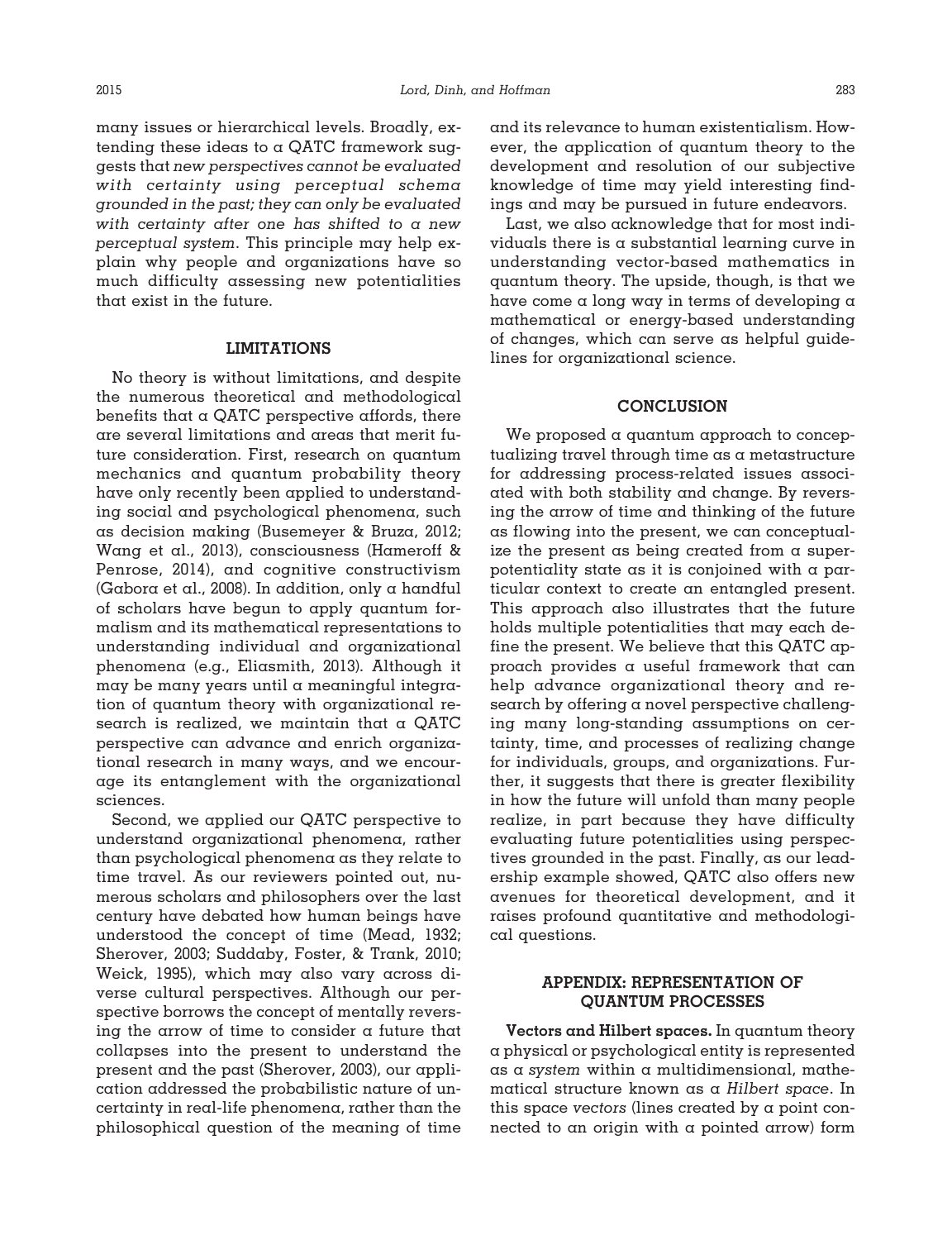*subspaces* (a plane spanned by vectors), which define the collection of elementary outcomes that can be generated by a system. Vector spaces allow for rich representations of phenomena within a high dimensional space, and they can represent the compositional qualities of natural language, as well as the meaning of more complex compositions that conjoin constructs with unique contexts (Eliasmith, 2013: 297–299).

A graphic representation of a Hilbert space that contains a few sample vectors is shown in Figure 5a. In this figure there are two general types of vectors, which are represented by the combined symbols |*X*-, called a "ket." Mathematically, basis vectors (e.g.,  $|p_1 \rangle$ ,  $|p_2 \rangle$ ,  $|p_3 \rangle$ ,  $\ldots$  $|p_{n}\!\!>$ ) represent the alternate elemental events and outcomes that can be obtained by a system representing a physical entity or a psychological state. Also, a *state vector* (*|P*-) is a general state of a system (e.g., one's mental or emotional state), which is normalized to have a length of  $l$ . When projected onto basis vectors, it yields an amplitude that, when squared, is the probability





Note: (a) A Hilbert space containing a sample set of orthogonal basis vectors  $(|p_1\rangle, |p_2\rangle, \ldots, |p_5\rangle$  and a state vector  $(|P_2\rangle$  in a superpotentiality state. The linear aggregation of sets of basis vectors, which represent the alternative possibilities of a holistic state of a physical or psychological phenomenon that may be at an individual, dyadic, group, and organizational level, forms the Hilbert space. (b) A cross-sectional view of the Hilbert space when a state vector, |*P***›**, is projected onto its basis vectors as it becomes entangled with a specific context. The probability of  $|p_1\rangle$  occurring is higher than  $|p_2\rangle$  since the squared amplitude of  $|p_1\rangle$  is greater than the squared amplitude of  $|p_2\rangle$ . (c) A probability wave representation of a state vector,  $|P_2\rangle$ , in a superpotentiality state. (d) A collapsed Hilbert space when state vector, |*P***›**, becomes entangled with a specific context.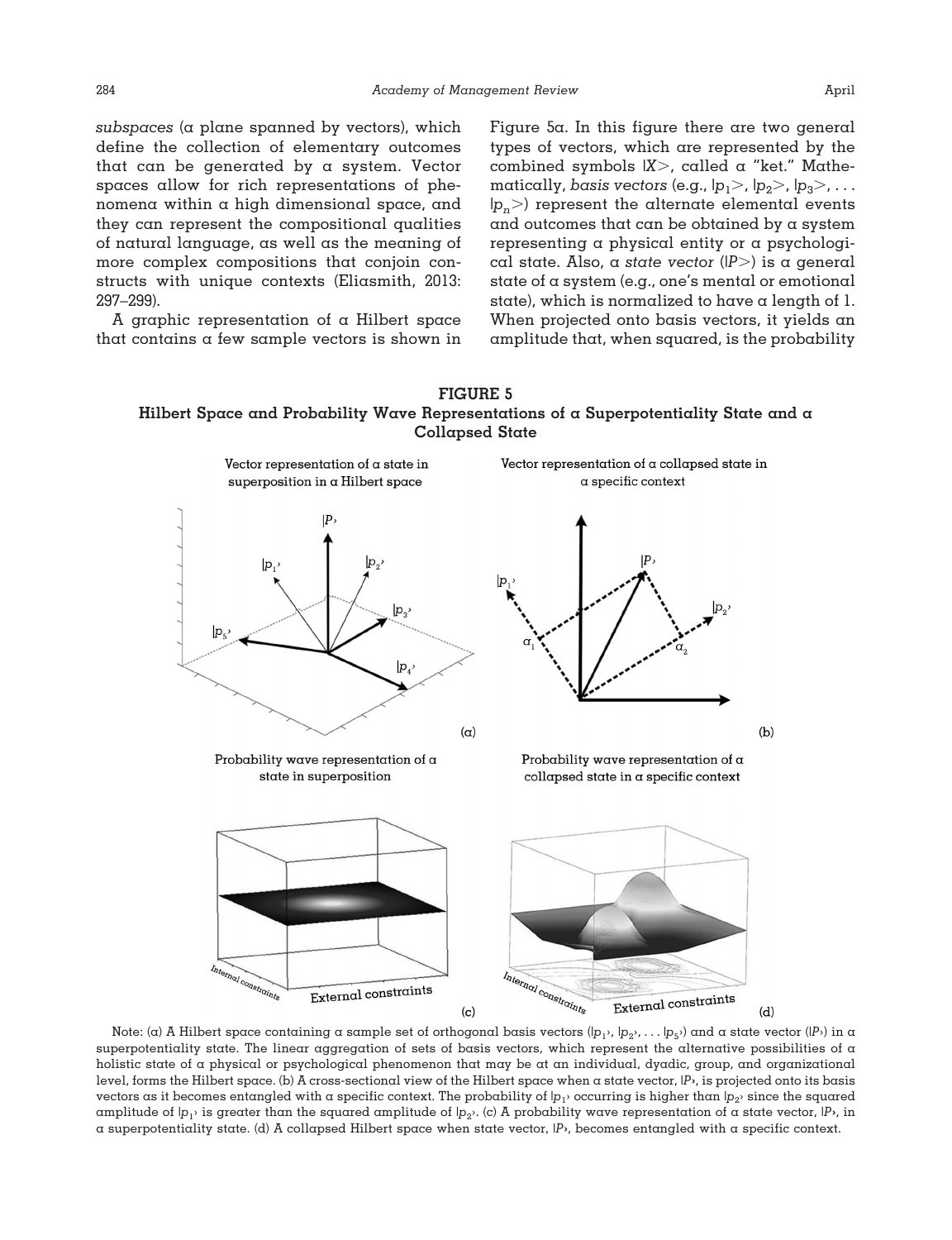of occurrence for the specific event represented by the basis vector. To illustrate,  $\alpha$  set of basis vectors can refer to the possible range of specific, observable outcomes (e.g., specific felt emotions like happy and sad) that can be derived from a more descriptive, nondetermined state (e.g., emotionality). Using these mathematical notations, as shown in Figure 5b, the probability that a particular elemental event or outcome will occur is determined by the projection amplitude (perpendicular distance) of the state vector (*|P*-) onto each elemental event contained within the subspace (l $p_1$ >, l $p_2$ >,... l $p_n$ >). These probabilities are often based on empirical data, or they may result from mathematical operations in Hilbert spaces. When a specific outcome does occur, it reflects  $\alpha$  change in the state of the system, where the indefinite state (i.e., emotionality, *|P*-), *collapses* onto a definite state (e.g., happy, |*p*1-), which, in turn, acquires specific features and qualities that can be measured and observed.

When a collapse occurs, probabilities become more certain. This process is shown in Figure 5b using a vector representation, and in Figure 5d as a *probability wave*, in which a contoured surface is drawn over the projection amplitudes extending from a state vector onto the many basis vectors composing a subspace. These figures show that compared to a system in a superpotentiality state (Figures 5a and c), collapsing systems have more definite outcomes as certain events have higher projection amplitudes, which are represented as peaks in the probability wave in Figure 5d. In contrast, Figure 5c shows that the probability  $\alpha$  state vector will collapse onto a particular event is equally likely across all events (i.e., the amplitudes are equal in the flat surface), and, therefore, retains high potentiality.

In this illustration we provided a rudimentary example of how a single state (i.e., emotionality) has the potential to be actualized in many different ways as it becomes conjoined with a specific context. However, multiple states (emotions, values, attitudes, mental schemas) and/or physical entities (e.g., people) can be simultaneously experienced by larger systems, such as groups and organizations. Notably, these elements of organizational systems could also be represented in a Hilbert space, given quantum theory's ability to represent interacting subspaces (referred to as *tensor products*). Concretely, complex interactive processes could be represented when our example is extended to include multiple interacting Hilbert spaces that each represent different individual, group, and organizational states and entities. When multiple, interacting Hilbert spaces are considered together, systems of constraints can convolve simultaneously to affect the global state of a system (as an individual, group, organization) as it travels through time. The mathematics behind computing tensor products for interacting subspaces is beyond the scope of this article (see Hughes, 1989).

**Noncompositionality and the nexus of hierarchical levels.** In terms of semantic spaces, noncompositionality occurs when the combination of two concepts produces a qualitatively different concept. To say that an automobile is a lemon implies attributes not possessed by most cars or most lemons, and it also drops some features of each (Hampton, 2013), in that we are not implying that the car is yellow or reliable. Compositional combination, in contrast, simply includes all the attributes of both concepts, as in "black cat." The issue of how to conceptualize and represent noncompositional concepts and their underlying semantic space is complex and has a rich history (see Busemeyer & Bruza, 2012: Chapters 5–7). It is of importance to  $\alpha$  QATC because we argue that the future collapses into the present at the nexus of hierarchical levels, and this process involves the construction of meaning, either mentally or through organizing actions, by combining external and internal constraints.

How meaning is created at the nexus of systems is a particularly challenging area for understanding combinations, because a common meaning system is often absent as one crosses hierarchical levels and time frames. For example, one's self-identity creates a rich internal framework for reacting emotionally, interpreting events, and translating this interpretation into actions. However, when we cross the boundary to a social system such as a dyadic relation, even though each member has a self-system, the collective social system does not have the same semantic space as each individual. Understanding the relational meaning of the combined identity, then, is a compositionality issue, which can explain dyadic (or group) identities. It is important to understanding issues such as the creation of complexity in organizations because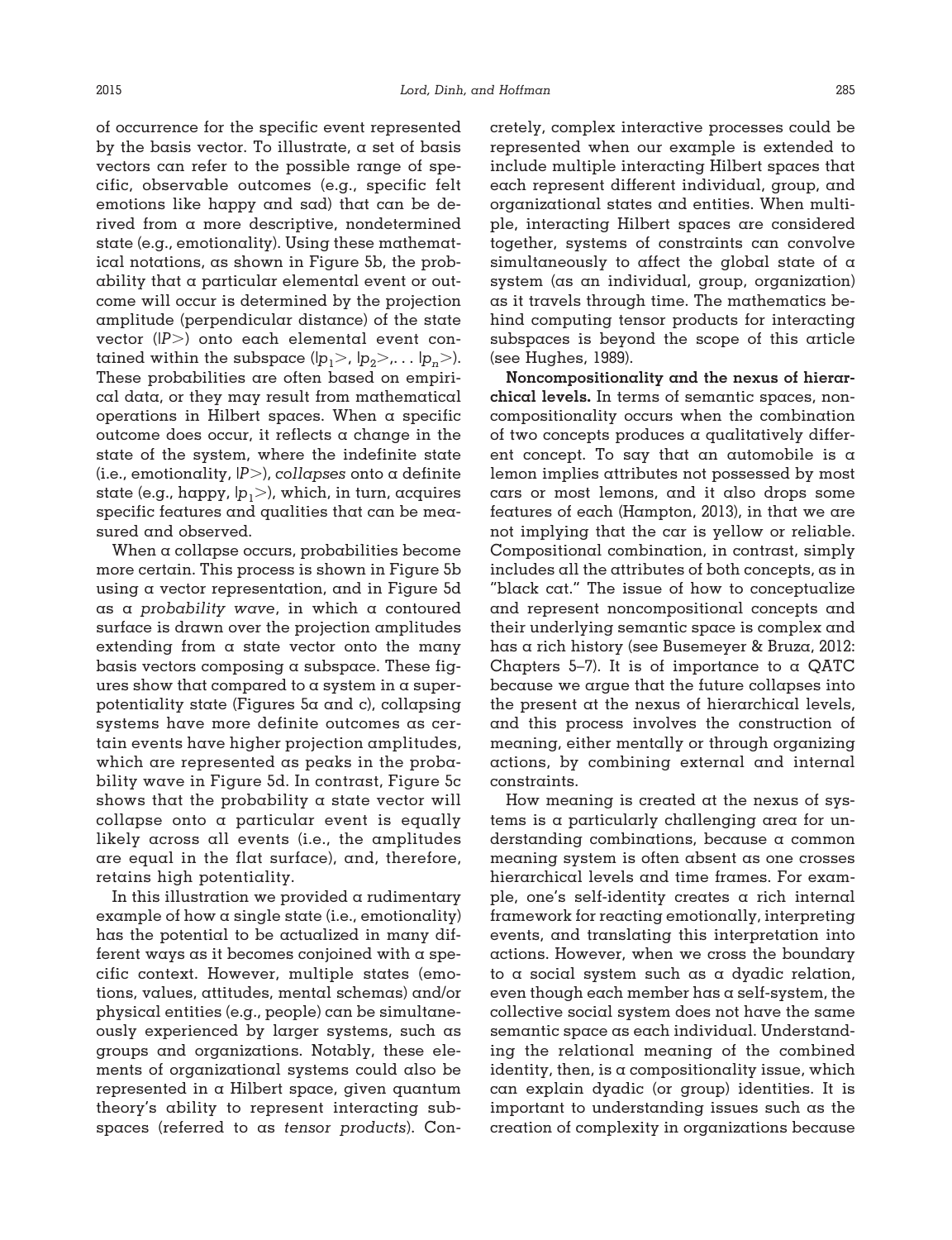The advantage of thinking of compositionality issues in terms of a quantum framework is that it can go beyond intersective semantics (e.g., black cats) and use multidimensional Hilbert spaces to represent concepts. For example, each individual's self-relevant meaning for an event, such as the change in state of a system, could be represented by different basis vectors in a Hilbert space. These different basis vectors, in turn, might yield different probabilities for  $\alpha$  specific emotional reaction. What is critical in this representation is that in predicting each person's emotional or behavioral reaction, the other individual can be viewed as a context or a given, as in Bayesian mathematics, but the combinations can be represented more richly in terms of tensor products (see Busemeyer & Bruza, 2012: 156). Returning to our hierarchical system example, it is therefore possible to represent the set of external constraints at the nexus of systems as a context that interacts with the internal constraints at a lower level in producing an outcome.

#### **REFERENCES**

- Aime, F., Humphrey, S., DeRue, D. S., & Paul, J. B. 2014. The riddle of heterarchy: Power transitions in crossfunctional teams. *Academy of Management Journal,* 57: 327–352.
- Alvesson, M., & Sandberg, J. 2011. Generating research questions through problematization. *Academy of Management Review,* 36: 247–271.
- Ancona, D. G., Goodman, P. S., Lawrence, B. S., & Tushman, M. L. 2001. Time: A new research lens. *Academy of Management Review,* 26: 645– 663.
- Arkes, H. R., Faust, D., Gulimette, T. J., & Hart, K. 1988. Eliminating the hindsight bias. *Journal of Applied Psychology,* 73: 305–307.
- Arrfelt, M., Wiseman, R. M., & Hult, G. T. M. 2013. Looking backward instead of aspiration-driven influences on the capital allocation process. *Academy of Management Journal,* 56: 1081–1103.
- Bakken, T., & Hernes, T. 2006. Organizing is both a verb and a noun: Weick meets Whitehead. *Organization Studies,* 27: 1599 –1616.
- Bargh, J. A., Chen, M., & Burrows, L. 1996. Automaticity of social behavior: Direct effects of trait construct and stereotype activation on action. *Journal of Personality and Social Psychology,* 71: 230 –244.
- Barsalou, L. W. 1983. Ad hoc categories. *Memory & Cognition,* 11: 211–227.
- Barsalou, L. W., Niedenthal, P. M., Barbey, A., & Ruppert, J. 2003. Social embodiment. *Psychology of Learning and Motivation,* 43: 43–92.
- Bledow, R., Rosing, K., & Frese, M. 2013. A dynamic perspective on affect and creativity. *Academy of Management Journal,* 56: 432– 450.
- Bluedorn, A. C., & Jaussi, K. S. 2008. Leaders, followers, and time. *Leadership Quarterly,* 19: 654 – 668.
- Bobko, P., Roth, P. L., & Buster, M. A. 2007. The usefulness of unit weights in creating composite scores: A literature review, application to content validity, and metaanalysis. *Organizational Research Methods,* 10: 689 –709.
- Boroditsky, L., & Ramscar, M. 2002. The roles of body and mind in abstract thought. *Psychological Science,* 13: 185– 189.
- Brown, D., Marchioro, C., Tan, J. A., & Lord, R. G. 1998. *Individual difference variables and leadership perceptions: Linear or catastrophic relationship?* Poster paper presented at the annual meeting of the Society for Industrial and Organizational Psychology, Dallas.
- Brown, S. L., & Eisenhardt, K. M. 1999. The art of continuous change: Linking complexity theory and time-paced evolution in relentlessly shifting organizations. *Administrative Science Quarterly,* 42: 1–34.
- Buckner, R. L., & Carroll, D. C. 2007. Self-projection and the brain. *Trends in Cognitive Sciences,* 11: 49 –57.
- Busemeyer, J. R., & Bruza, P. D. 2012. *Quantum models of cognition and decision.* Cambridge: Cambridge University Press.
- Busemeyer, J. R., Pothos, E. M., Franco, R., & Trueblood, J. S. 2011. A quantum theoretical explanation for probability judgment errors. *Psychological Review,* 118: 193–218.
- Contractor, N. S., Wasserman, S., & Faust, K. 2006. Testing multitheoretical, multilevel hypotheses about organizational networks: An analytic framework and empirical example. *Academy of Management Review,* 31: 681–703.
- Crawford, E. R., & LePine, J. A. 2013. A configural theory of team processes: Accounting for the structure of taskwork and teamwork. *Academy of Management Review,* 38: 32– 48.
- Dane, E., & George, J. M. 2014. Unpacking affective forecasting and its ties to project work in organizations. *Academy of Management Review,* 39: 181–201.
- Davison, R. B., Hollenbeck, J. R., Barnes, C. M., Sleesman, D. J., & Ilgen, D. R. 2012. Coordinated action in multiteam systems. *Journal of Applied Psychology,* 97: 808 – 824.
- DeRue, D. S., & Ashford, S. J. 2010. Who will lead and who will follow? A social process of leadership identity construction in organizations. *Academy of Management Review,* 35: 627– 647.
- DeShon, R. P., & Gillespie, J. Z. 2005. A motivated action theory account of goal orientation. *Journal of Applied Psychology,* 90: 1096 –1127.
- Dinh, J. E., & Lord, R. G. 2012. Implications of dispositional and process views of traits for individual difference research in leadership. *Leadership Quarterly,* 23: 651– 669.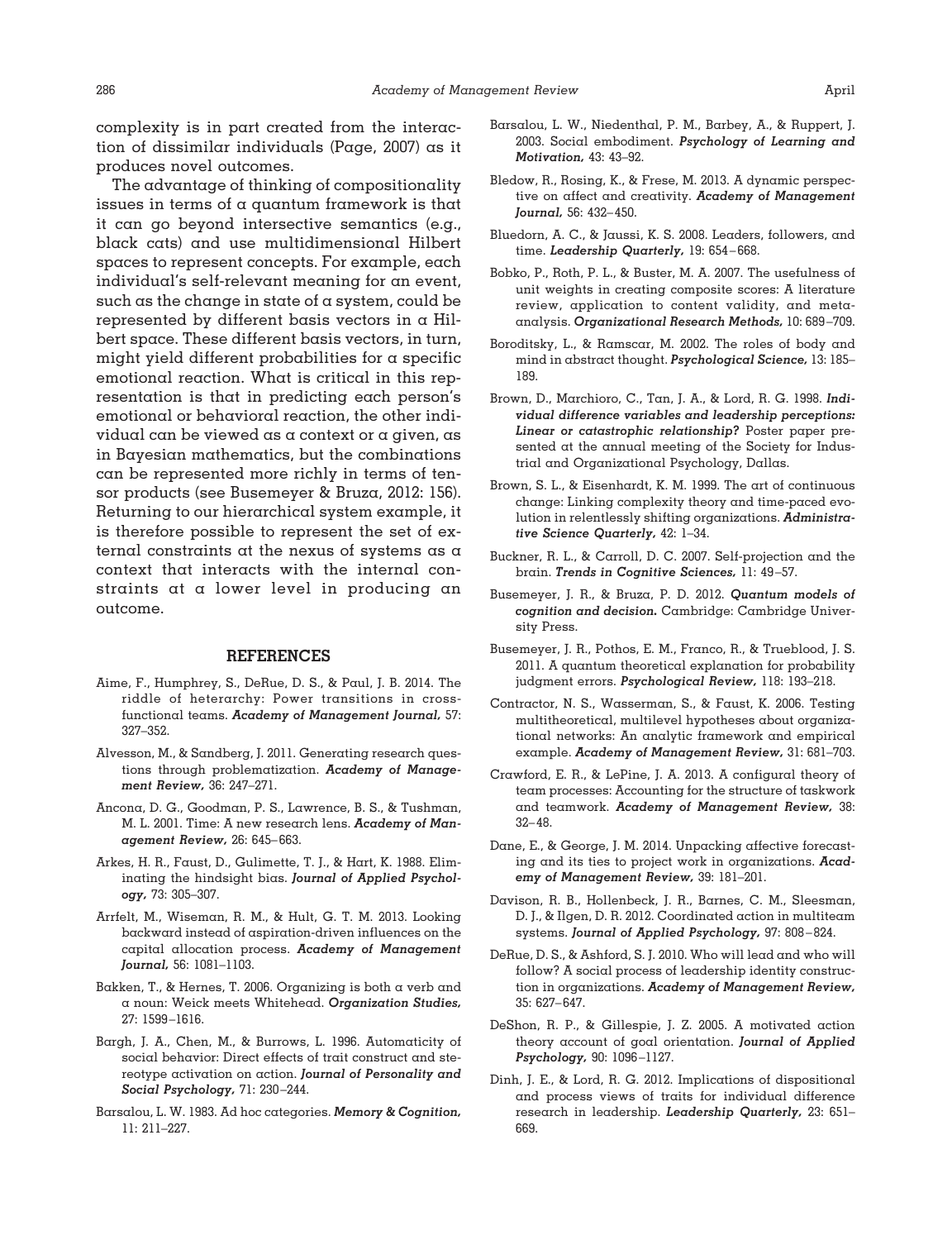- Dinh, J. E., Lord, R. G., & Hoffman, E. 2014. Leadership perception and information processing: Influences of symbolic, connectionist, emotion, and embodied architectures. In D. V. Day (Ed.), *The Oxford handbook of leadership and organizations:* 29 – 65. New York: Oxford University Press.
- Dionne, S. D., & Dionne, P. J. 2008. Levels-based leadership and hierarchical group discussion optimization: A simulation. *Leadership Quarterly,* 19: 212–234.
- Dionysiou, D. D., & Tsoukas, H. 2013. Understanding the (re)creation of routines from within: A symbolic interactionist perspective. *Academy of Management Review,* 38: 181–205.
- Dourish, P., & Mazmanian, M. 2013. Media as material: Information representations as material foundations for organizational practice. In P. R. Carlie, D. Nicolini, A. Langley, & H. Tsoukas (Eds.), *How matter matters:* 92–119. New York: Oxford University Press.
- Eaton, A. A., Visser, P. S., Krosnick, J. A., & Anand, S. 2009. Social power and attitude strength over the life course. *Personality and Social Psychology Bulletin,* 35: 1646 – 1660.
- Eliasmith, C. 2013. *How to build a brain: A neural architecture for biological cognition.* Oxford: Oxford University Press.
- Epperson, M. 2004. *Quantum mechanics and the philosophy of Alfred North Whitehead.* New York: Fordham University.
- Feldman, J. M., & Lynch, J. G. 1988. Self-generated validity and other effects of measurement on belief, attitude, intention, and behavior. *Journal of Applied Psychology,* 73: 421– 433.
- Feldman, M. S., & Pentland, B. T. 2003. Reconceptualizing organizational routines as a source of flexibility and change. *Administrative Science Quarterly,* 48: 94 –118.
- Fernandez, A. J., Cotta, C., & Ceballos, R. C. 2008. *Generating emergent team strategies in football simulation videogames via genetic algorithms.* Paper presented at the GAMEON'2008 conference, Valencia, Spain.
- Feynman, R. P., Leighton, R. B., & Sands, M. 2010. (First published in 1965.) *The Feynman lectures on physics. Volume III: Quantum mechanics.* New York: Basic Books.
- Fleeson, W. 2001. Toward a structure- and process-integrated view of personality: Traits as density distributions of states. *Journal of Personality and Social Psychology,* 80: 1011–1027.
- Freeman, J. B., & Ambady, N. 2011. A dynamic interactive theory of person construal. *Psychological Review,* 118: 247–279.
- Gabora, L., & Aerts, D. 2002. Contextualizing concepts using a mathematical generalization of the quantum formalism. *Journal of Experimental and Theoretical Artificial Intelligence,* 14: 327–358.
- Gabora, L., Rosch, E., & Aerts, D. 2008. Toward an ecological theory of concepts. *Ecological Psychology,* 20: 84 –116.
- Gavetti, G., & Levinthal, D. 2000. Looking forward and look-

ing backward: Cognitive and experiential search. *Administrative Science Quarterly,* 113: 113–137.

- George, J. M., & Zhou, J. 2007. Dual tuning in a supportive context: Joint contributions of positive mood, negative mood, and supervisory behaviors to employee creativity. *Academy of Management Journal,* 50: 605– 622.
- Gibson, J. J. 1986. *The ecological approach to visual perception.* New York: Psychological Press.
- Gilbert, D. T., & Wilson, T. D. 2007. Prospection: Experiencing the future. *Science,* 317: 1351–1354.
- Greene, B. 2004. *The fabric of the cosmos: Space, time, and the texture of reality.* New York: Vintage Books.
- Greene, B. 2011. *The hidden reality: Parallel universes and the deep laws of the cosmos.* New York: Vintage Books.
- Guastello, S. J. 2001. Nonlinear dynamics in psychology. *Discrete Dynamics in Nature and Society,* 6: 11–29.
- Hameroff, S., & Penrose, R. 2014. Consciousness in the universe: A review of the "Orch OR" theory. *Physics of Life Reviews,* 11: 39 –78.
- Hampton, J. A. 2014. Conceptual combination: Extension and intension. Commentary on Aerts, Gabora, and Sozzo. *Topics in Cognitive Science,* 6: 53–57.
- Hanges, P. J., Lord, R. G., & Dickson, M. W. 2000. An information processing perspective on leadership and culture. A case for connectionist architecture. *Applied Psychology: An International Review,* 49: 133–161.
- Hanges, P. J., Lord, R. G., Godfrey, E. G., & Raver, J. L. 2002. Modeling nonlinear relationships: Neural networks and catastrophe analysis. In S. Rogelberg (Ed.), *Handbook of research methods in industrial/organizational psychology:* 431– 455. Oxford: Blackwell.
- Hannah, S. L., Lord, R. G., & Pearce, C. L. 2011. Leadership and collective requisite complexity. *Organizational Psychology Review,* 1: 215–238.
- Harrison, D. A., & McLaughlin, M. E. 1996. Structural properties and psychometric qualities or organizational selfreports: Field tests of connections predicted by cognitive theory. *Journal of Management,* 22: 313–338.
- Hazy, J. K. 2008. Leadership or luck? The system dynamics of Intel's shift to microprocessors in the 1970s and 1980s. In M. Uhl-Bien & R. Marion (Eds), *Complexity and leadership. Part I: Conceptual foundations:* 379 – 415. Charlotte, NC: Information Age.
- Helzer, E. G., & Dunning, D. 2012. Why and when peer prediction is superior to self-prediction: The weight given to future aspiration versus past achievement. *Journal of Personality and Social Psychology,* 103: 38 –53.
- Hernes, T. 2014. *A process theory of organizations.* Oxford: Oxford University Press.
- Hernes, T., & Maitlis, S. 2010. Process, sensemaking, and organizing: An introduction. In T. Hernes & S. Maitlis (Eds.), *Process, sensemaking, & organizing:* 27–37. Oxford: Oxford University Press.
- Hirsh, J. B., Mar, R. A., & Peterson, J. B. 2012. Psychological entropy: A framework for understanding uncertaintyrelated anxiety. *Psychological Review,* 119: 304 –320.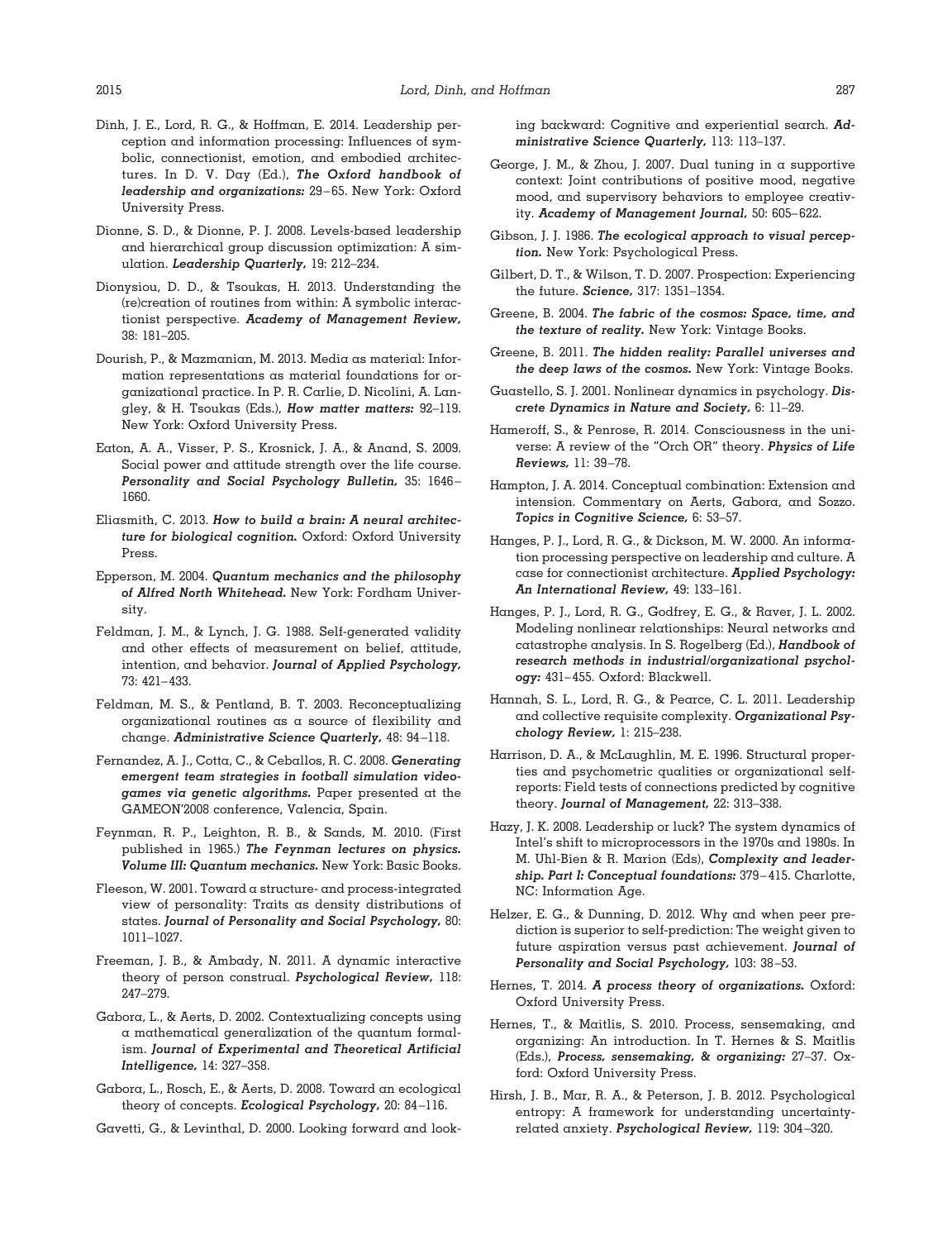- Hoffman, E. L., & Lord, R. G. 2013. A taxonomy of event-level dimensions: Implications for understanding leadership processes, behavior, and performance. *Leadership Quarterly,* 24: 558 –571.
- Hughes, I. G. 1989. *The structure and interpretation of quantum mechanics.* Cambridge, MA: Harvard University Press.
- Ibarra, H., & Barbulescu, R. 2010. Identity as narrative: Prevalence, effectiveness, and consequences of narrative identity work in macro work role transitions. *Academy of Management Review,* 35: 135–154.
- Johnson, R. E., Chang, C. H., & Lord, R. G. 2006. Moving from cognition to behavior: What the research says. *Psychological Bulletin,* 132: 381– 415.
- Johnson-Laird, P. N. 1983. *Mental models: Towards a cognitive science of language, inference, and consciousness.* Cambridge, MA: Harvard University Press.
- Kaplan, S., & Orlikowski, W. J. 2013. Temporal work in strategy making. *Organization Science,* 24: 965–995.
- Katz, D., & Kahn, R. L. 1978. *The social psychology of organizations.* New York: Wiley.
- Klarner, P., & Raisch, S. 2013. Move to the beat—Rhythm of change and firm performance. *Academy of Management Journal*, 56: 160-184.
- Koehler, D. J., White, R. J., & John, L. K. 2012. Good intentions, optimistic self-predictions, and missed opportunities. *Social Psychology and Personality Science,* 2: 90 –96.
- Kozlowski, S. W. J., Chao, G. T., Grand, J. A., Braun, M. T., & Kuljanin, G. 2013. Advancing multilevel research design: Capturing the dynamics of emergence. *Organizational Research Methods,* 16: 581– 615.
- Kozlowski, S. W. J., & Klein, K. J. 2000. A multilevel approach to theory and research in organizations: Contextual, temporal, and emergent processes. In K. J. Klein & S. W. J. Kozlowski (Eds.), *Multilevel theory, research, and methods in organizations: Foundations, extensions, and new directions:* 3–90. San Francisco: Jossey-Bass.
- Langley, A., Smallman, C., Tsoukas, H., & Van de Ven, A. H. 2013. Process studies of change in organization and management: Unveiling temporality, activity, and flow. *Academy of Management Journal,* 56: 1–13.
- Langley, A., & Tsoukas, H. 2010. Introducing, "perspectives on process organization studies." In T. Hernes & S. Maitlis (Eds.), *Process, sensemaking, & organizing:* 1–26. Oxford: Oxford University Press.
- Lee, J. Y., Bachrach, D. G., & Lewis, K. 2014. Social network ties, transactive memory, and performance in groups. *Organization Science,* 25: 1–17.
- Lok, J., & De Rond, M. 2013. On the plasticity of institutions: Containing and restoring practice breakdowns at the Cambridge University Boat Club. *Academy of Management Journal,* 56: 188 –207.
- Lord, R. G., Brown, D. J., Harvey, J. L., & Hall, R. J. 2001. Contextual constraints on prototype generation and their multi-level consequences for leadership perceptions. *Leadership Quarterly,* 12: 311–338.
- Lord, R. G., Foti, R. J., & De Vader, C. 1984. A test of leadership

categorization theory: Internal structure, information processing, and leadership perceptions. *Organizational Behavior and Human Performance,* 34: 343–378.

- Lord, R. G., Hannah, S. T., & Jennings, P. L. 2011. A framework for understanding leadership and individual requisite complexity. *Organizational Psychology Review,* 1: 104 – 127.
- MacDonald, K. B. 2008. Effortful control, explicit processing, and regulation of human evolved predispositions. *Psychological Review,* 115: 1012–10311.
- MacKay, R. B., & Chia, R. 2013. Choice, change, and unintended consequences in strategic change: A process understanding of the rise and fall of Northco automotive. *Academy of Management Journal,* 56: 208 –230.
- MacKay, R. B., & McKiernan, P. 2004. The role of hindsight in foresight: Refining strategic reasoning. *Futures,* 36: 161– 179.
- March, J. G. 1991. Exploration and exploitation in organizational learning. Organization Science, 2: 71-87.
- McClelland, J. L., McNaughton, B. L., & O'Reilly, R. C. 1995. Why there are complementary learning systems in the hippocampus and neocortex: Insights from the successes and failures of connectionist models of learning and memory. *Psychological Review,* 102: 419 – 457.
- Mead, G. H. 1932. *The philosophy of the present.* Chicago: Open Court Publishing.
- Milliken, F. J. 1987. Three types of perceived uncertainty about the environment: State, effect, and response uncertainty. *Academy of Management Review,* 12: 33–143.
- Neal, D. T., Wood, W., Wu, M., & Kurlander, D. 2011. The pull of the past: When do habits persist despite conflict with motives? *Personality and Social Psychology Bulletin,* 37: 1428 –1437.
- O'Reilly, C. A., & Tushman, M. L. 2013. Organizational ambidexterity: Past, present, and future. *Academy of Management Perspectives,* 27: 324 –338.
- Page, S. W. 2007. *The difference: How the power of diversity creates better groups, firms, schools, and societies.* Princeton, NJ: Princeton University Press.
- Plowman, D. A., Baker, T. E., Kulkarni, M., Solansky, S. T., & Travis, D. V. 2007. Radical change accidentally: The emergence and amplification of small change. *Academy of Management Journal,* 80: 515–545.
- Pope, C., & Mays, N. 1995. Qualitative research: Reaching the parts other methods cannot reach: An introduction to qualitative methods in health and health services research. *bmj,* 311: 42– 45.
- Pothos, E. M., & Busemeyer, J. R. 2013. Can quantum probability provide a new direction for cognitive modeling? *Behavioral and Brain Sciences,* 36: 255–327.
- Purser, R. E., & Petranker, J. 2005. Unfreezing the future: Exploring the dynamics of time in organizational change. *Journal of Applied Behavioral Science,* 41: 182– 203.
- Rae, A. I. M. 2005. *Quantum physics: A beginner's guide.* Oxford: Oneworld.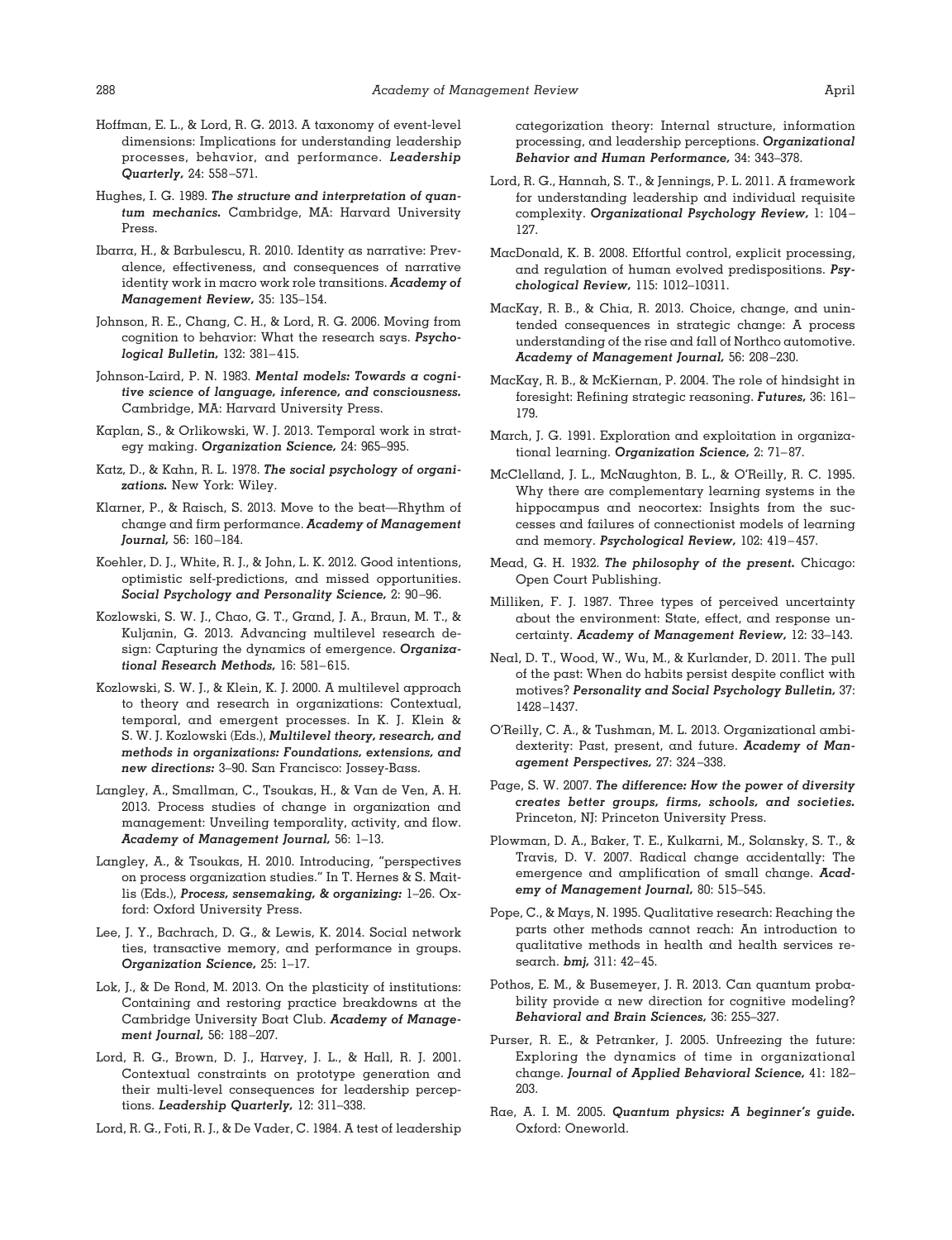- Read, S. J., Monroe, B. M., Brownstein, A. L., Yang, Y., Chopra, G., & Miller, L. C. 2010. A neural network model of the structure and dynamics of human personality. *Psychological Review,* 117: 62–92.
- Rosette, A. S., Leonardelli, G. J., & Phillips, K. W. 2008. The white standard: Racial bias in leader categorization. *Journal of Applied Psychology,* 93: 758 –777.
- Rosing, K., Frese, M., & Bausch, A. 2011. Explaining the heterogeneity of the leadership-innovation relationship: Ambidextrous leadership. *Leadership Quarterly,* 22: 956 –975.
- Scharmer, O., & Kaufer, K. 2013. *Leading from the emerging future: From ego-system to eco-system economies.* San Francisco: Berrett-Koehler.
- Schaubroeck, J. M., Hannah, S. T., Avolio, B. J., Kozlowski, S. W. J., Lord, R. G., Trevino, L. K., Dimotakis, N., & Peng, A. C. 2012. Embedding ethical leadership within and across organizational levels. *Academy of Management Journal,* 55: 1053–1078.
- Schmidt, G. B. 2014. Virtual leadership: An important leadership context. *Industrial and Organizational Psychology: Perspectives on Science and Practice,* 7: 182–187.
- Schultz, M., & Hernes, T. 2013. A temporal perspective on organizational identity. *Organization Science,* 24:  $1 - 21$ .
- Seligman, M. E. P., Railton, P., Baumeister, R. F., & Sripada, C. 2013. Navigating into the future or driven by the past. *Perpsectives on Psychological Science,* 8: 119 –141.
- Sherover, C. M. 2003. *Are we in time? And other essays on time and temporality.* Evanston, IL: Northwestern University Press.
- Shipp, A. J., Edwards, J. R., & Lambert, L. S. 2009. Conceptualization and measurement of temporal focus: The subjective experience of the past, present, and future. *Organizational Behavior and Human Decision Processes,* 110: 1–22.
- Simon, H. E. 1981. *The sciences of the artificial* (2nd ed.). Cambridge, MA: MIT Press.
- Smith-Jentsch, K. A., Kraiger, K., Cannon-Bowers, J. A., & Salas, E. 2009. Do familiar teammates request and accept more backup? Transactive memory in air traffic control. *Human Factors,* 51: 181–192.
- Sonnentag, S. 2012. Time in organizational research: Catching up on a long neglected topic in order to improve theory. *Organizational Psychology Review,* 2: 361–368.
- Suddaby, R., Foster, W. M., & Trank, C. Q. 2010. Rhetorical history as a source of competitive advantage. *Advances in Strategic Management,* 27: 147–173.
- Suddendorf, T., & Corballis, M. C. 2007. The evolution of

foresight: What is mental time travel, and is it unique to humans? *Behavioral and Brain Sciences,* 30: 299 –351.

- Sy, T., Côté, S., & Saavedra, R. 2005. The contagious leader: Impact of the leader's mood on the mood of group members, group affective tone, and group processes. *Journal of Applied Psychology,* 90: 295–305.
- Sy, T., Shore, L. M., Strauss, J., Shore, T. H., Tram, S., Whiteley, P., & Ikeda-Muromachi, K. 2010. Leadership perceptions as a function of race-occupation fit: The case of Asian Americans. *Journal of Applied Psychology,* 95: 902–919.
- Sydow, J., Schreyögg, G., & Koch, J. 2009. Organizational path dependence: Opening the black box. *Academy of Management Review,* 34: 689 –709.
- Sytch, M., & Tatarynowicz, A. 2014. Exploring the locus of invention: The dynamics of network communities and firms' invention productivity. *Academy of Management Journal,* 57: 249 –279.
- Taleb, N. N. 2010. *The black swan.* London: Penguin.
- Uhl-Bien, M., & Marion, R. 2009. Complexity leadership in bureaucratic forms of organizing: A meso model. *Leadership Quarterly,* 20: 631– 650.
- Vancouver, J. B., & Weinhardt, J. M. 2012. Modeling the mind and the milieu: Computational modeling for micro-level organizational researchers. *Organizational Research Methods,* 15: 602– 623.
- Wang, Z., Busemeyer, J. R., Atmanspacher, H., & Pothos, E. M. 2013. The potential of using quantum theory to build models of cognition. *Topics in Cognitive Science,* 5: 672– 688.
- Weick, K. E. 1976. Educational organizations as loosely coupled systems. *Administrative Science Quarterly,* 21: 1–19.
- Weick, K. E. 1995. *Sensemaking in organizations.* Thousand Oaks, CA: Sage.
- Weick, K. E. 2010. The poetics of process: Theorizing the ineffable in organization studies. In T. Hernes & S. Maitlis (Eds.), *Process, sensemaking, & organizing:* 102–111. Oxford: Oxford University Press.
- Whitehead, A. N. 1978. *Process and reality.* New York: Free Press.
- Wiltbank, R., Dew, N., Read, S., & Sarasvathy, S. D. 2006. What to do next: The case for nonpredictive strategy. *Strategic Management Journal,* 27: 981–998.
- Zaccaro, S. J., Marks, M. A., & DeChurch, L. A. 2012. Multiteam systems: An introduction. In S. J. Zaccaro, M. A. Marks, & L. A. DeChurch (Eds.), *Multiteam systems: An organization form for dynamic and complex environments:* 3–31. New York: Routledge.
- Zerubavel, E. 2003. *Time maps: Collective memory and the social shape of the past.* Chicago: University of Chicago Press.

**Robert G. Lord** (robert.lord@durham.ac.uk) is a professor of leadership at Durham Business School, Durham University. He earned his Ph.D in organizational-social psychology at Carnegie Mellon University. His research focuses on leadership and social perceptions, organizational complexity, motivation, emotions, and information processing.